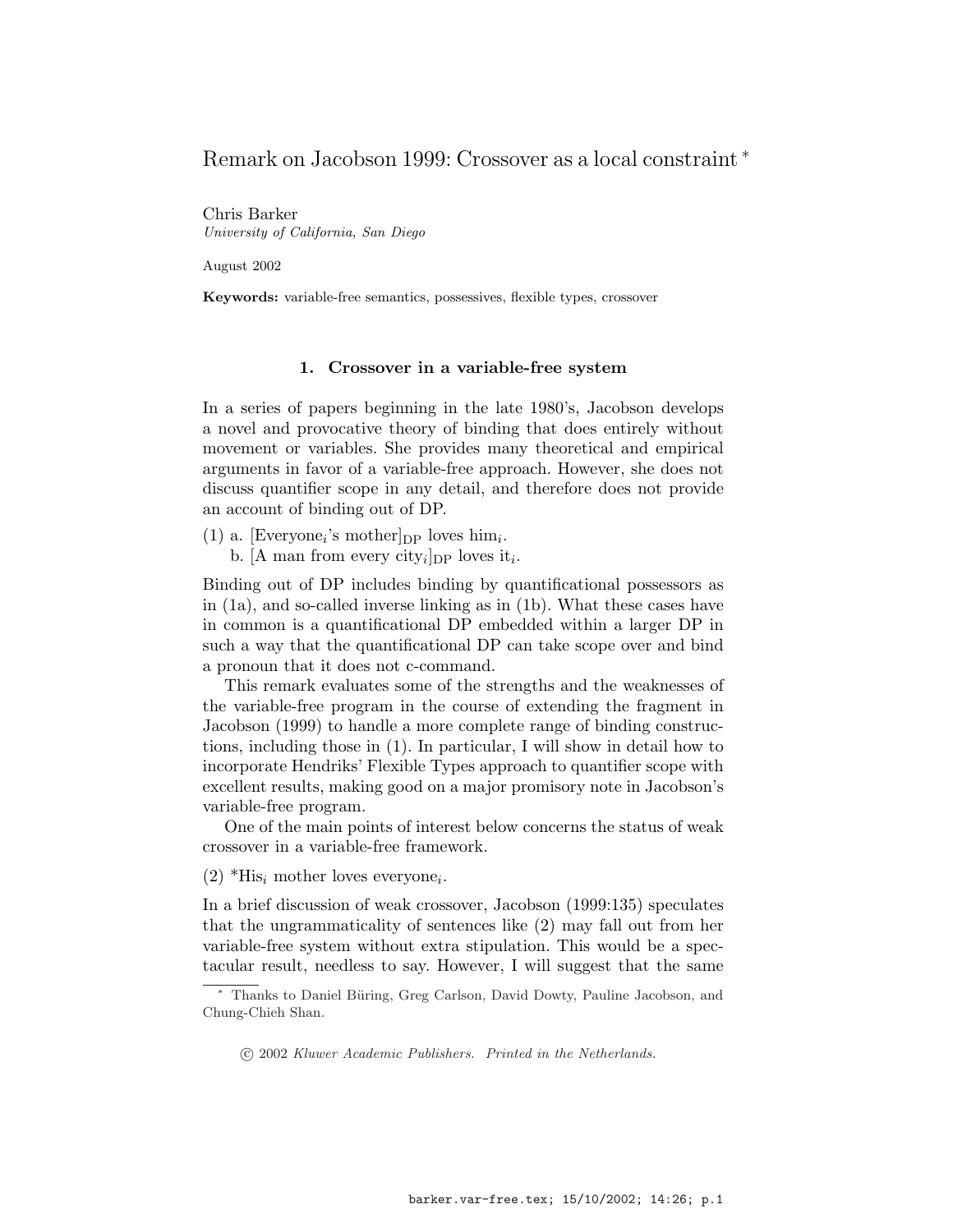mechanisms needed to deal with binding out of DP also incorrectly generate (2), so that once the variable-free approach is extended to deal with quantifier scope and binding out of DP, ruling out crossover requires stipulation, just as in other frameworks.

Nevertheless, the variable-free approach has something new and insightful to say about crossover. The characteristic property of Jacobson's variable-free framework is that all binding relationships must be strictly local: since there is no LF movement and (obviously) no variables, the dependence of one value on another can only be established through a chain of local function/argument relationships. It follows that all constraints on binding must also be strictly local, in the sense that they can be sensitive only to syntactic information associated with immediate subconstituents. Given the standard crossover explanation in terms of long-distance LF movement and co-indexation, the fact that it is possible to formulate a local crossover constraint is quite interesting in its own right and a large plus in favor of Jacobson's program.

Another intriguing result is that the crossover constraint proposed below makes crucial reference to linear order. Although many older treatments of crossover depended on linear order, ever since Reinhart's (1983) landmark c-command account, most modern analyses have been expressed purely in terms of hierarchical dominance.

The picture that emerges is not as simple or as elegant as Jacobson's (understandably) optimistic projections. In fact, the solution developed here at least doubles the complexity of the system in Jacobson  $(1999)$ , measuring complexity by the number of distinct operators. Yet even so, the complexity of the result is by no means out of line with that of other theories that develop a semantic account of binding out of DP to a comparable level of explicitness, e.g., Barker  $(1995)$  or Büring  $(2001)$ .

Setting aside the issue of simplicity, what makes Jacobson's variablefree framework well worth careful study is its radical but appealing notion of compositionality and semantic locality, as well as the unexpected insights it provides into crossover and other empirical phenomena.

#### 2. Why binding out of DP is problem for Jacobson 1999

For the sake of concreteness, I will concentrate on the specific variablefree analysis presented in Jacobson (1999) (henceforth J99), though my comments will be relevant for variable-free research programs in general, notably Szabolcsi (1987, 1992), as well as for certain Type-Logical approaches discussed in Dowty (1993).

The reason that binding out of DP requires complicating the system in J99 is easy to grasp on an intuitive level by comparing the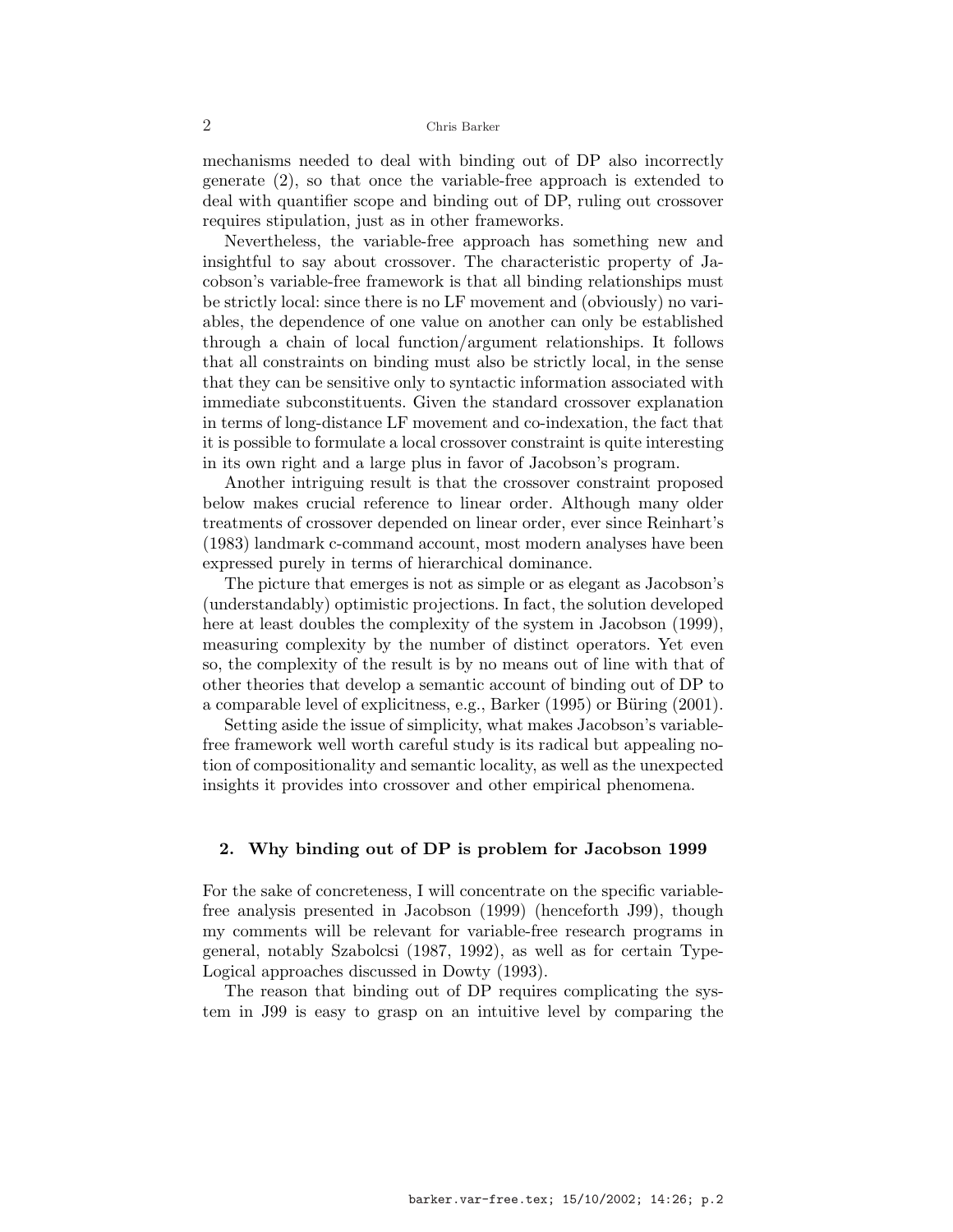diagrams in (3) and (4). Binding in J99 depends on the interaction of two operators, z and g:

 $(3)$  Everyone<sub>i</sub> thinks Mary said he<sub>i</sub> lost.



Here is how binding works in J99, starting at the bottom and working up: applying  $g$  to *lost* allows it to combine with the pronoun he in order to form a constituent whose syntactic category indicates the presence of a bindable pronoun. Applying  $g$  to *said* transmits the binding information one level higher, so that the syntactic category Mary said he lost reflects the presence of the embedded pronoun. Finally, applying z to *thinks* allows the quantifier denoted by *everyone* to bind the pronoun embedded in the sentential complement, resulting in a clause with no bindable pronouns. More specifically, what z does is "bind" the pronoun contained by its complement to the value of the matrix subject. Crucially, z only allows a less oblique argument position (here, the subject of thinks) to bind a pronoun in a more oblique argument (the sentential complement). (These operators are described in technical detail in the next section.)

This simple picture is possible only because J99 does not consider quantifier scope displacement. What I mean by 'scope displacement' is the ability of a quantifier to take semantic scope over material it does not c-command syntactically, i.e., what would normally be handled by Quantifier Raising in a theory that allows movement. As a result, quantifiers in J99 can bind only what they c-command, and therefore the path between a binder and a bound pronoun need only travel downwards from mother to daughter. As illustrated above in (3), this requires only one binding operator, z, and one binding propagation operator, g.

Now consider a binding out of DP example involving a quantificational possessor: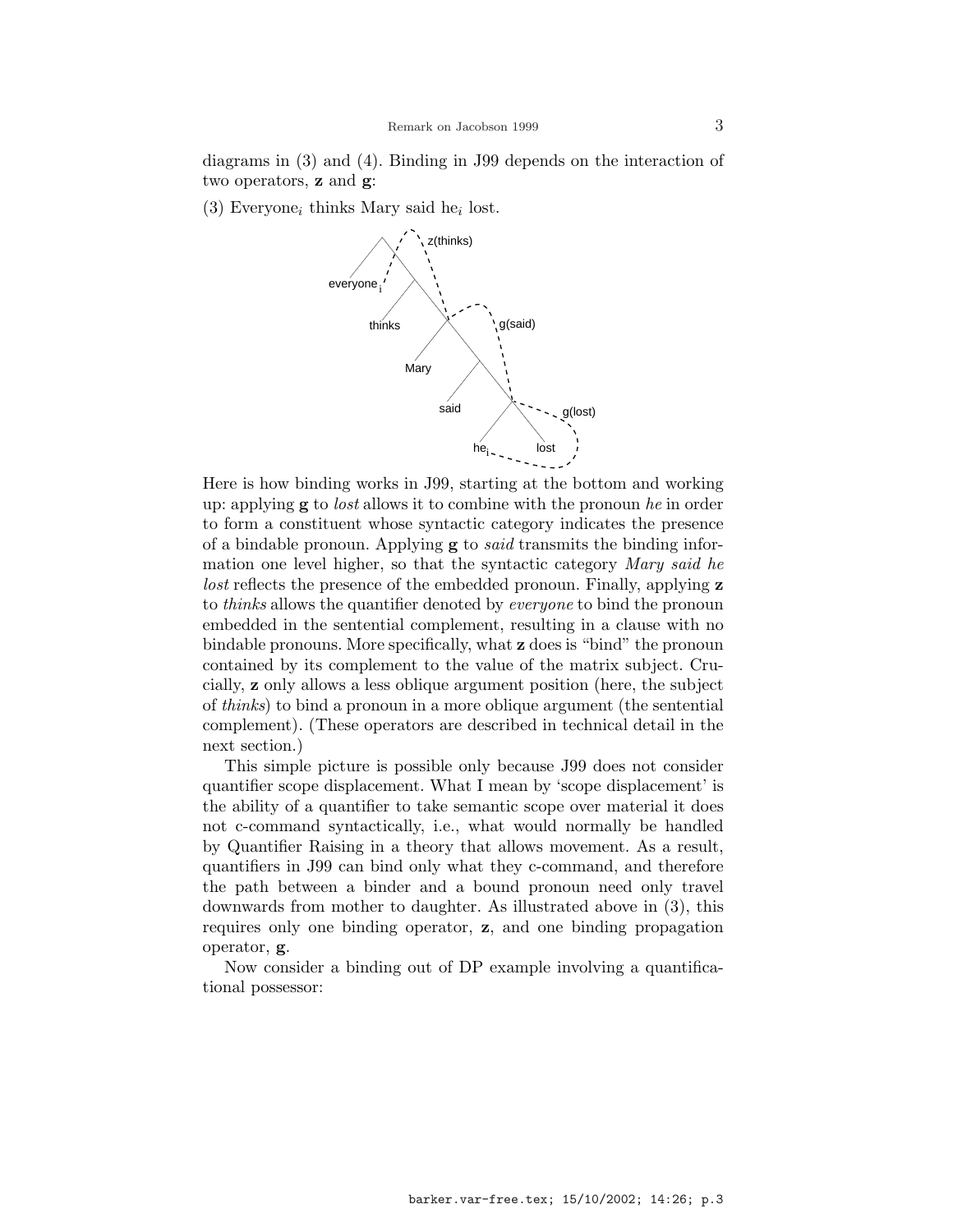(4) Everyone<sub>i</sub>'s mother's dog's owner thinks Mary said he<sub>i</sub> lost.



The reason that **g** and **z** alone are not sufficient to establish the desired binding relation is that z only allows binding relations between coarguments of a single predicate (in (3), between the subject of thinks and its sentential complement). In  $(4)$ , we can't apply **z** to mother, since mother has no oblique complement to bind into. Furthermore, even if we could somehow apply z, we would still be stuck, because we would need to transmit the binding relationship from the most deeply embedded possessor through the predicates that follow it (namely,  $d\sigma s$ ) and *owner*). We couldn't use  $g$ , because  $g$  only transmits the presence of a bindable pronoun, and not the presence of a quantificational binder.

Therefore we need to extend the J99 account with two additional operators, s and q: applying s to mother allows the possessor to bind one level up, and applying **q** once to *dog* and once to *owner* transmits the binding upward to the point where g can take over.

#### 3. Sketch of the J99 fragment

The J99 system consists of two formal devices for building complex expressions: combination, which makes a larger expression out of two smaller expressions; and operators, which shift the syntactic category and the meaning of an individual expression.

Semantically, combination corresponds to functional application. Syntactically, combination is divided into two operations that differ only in the linear order of functor and argument: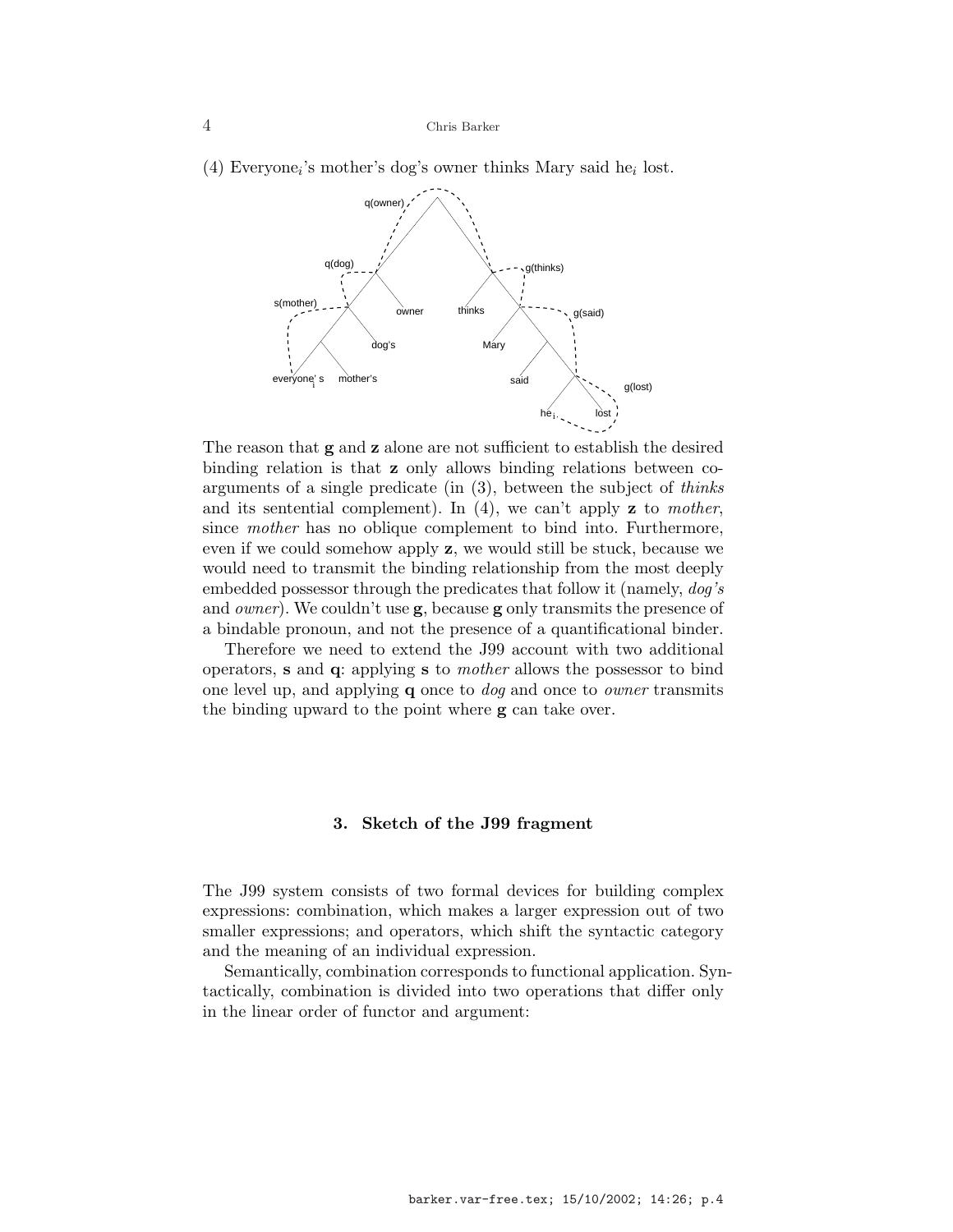Remark on Jacobson 1999 5

(5) combine forward: syntax: 
$$
A/B + B \implies A
$$
  
semantics:  $f$   $a \implies f(a)$   
combine backward: syntax:  $B + A \setminus B \implies A$   
semantics:  $a$   $f \implies f(a)$ 

Here '+' indicates the syntactic operation of string concatenation. In the schemata here and below, A and B are placeholders that can be instantiated by arbitrary categories. It is these two familiar modes of combination that make the grammar in J99 a categorial grammar. A simple example will illustrate both of these operations:

### (6) John saw Mary.

| John<br><b>NP</b> | saw<br>$(S\NP)/NP$<br>saw                     | Mary<br>$\rm NP$<br>m |
|-------------------|-----------------------------------------------|-----------------------|
|                   | combine-forward<br>$S\backslash NP$<br>saw(m) |                       |
| S<br>saw(m)(j)    | combine-backward                              |                       |

In this example, the lexical syntactic category of the transitive verb saw is  $(S\N)$ /NP, which encodes the information that the first argument (the direct object) occurs to the right of the verb, and the second argument (the subject) occurs to the left of the verb phrase.

Operators, the other main formal device, take an expression and return a new expression whose syntactic category is a function of the original category, and whose semantic value is a function of the original value. What makes J99 a combinatory categorial grammar is that the semantic part of each operation is equivalent to a combinator. Technically, a combinator is nothing more or less than a function whose meaning can be expressed in the pure lambda calculus (i.e., with nothing but  $\lambda$ , variables, and parentheses) and that contains no free variables. For instance, the meaning of  $\lambda xy.y$  is a combinator, but  $\lambda xy.z$  is not, since z remains free.

As indicated above, the two main operators from J99 that concern us here are z and g, since they constitute the binding mechanism.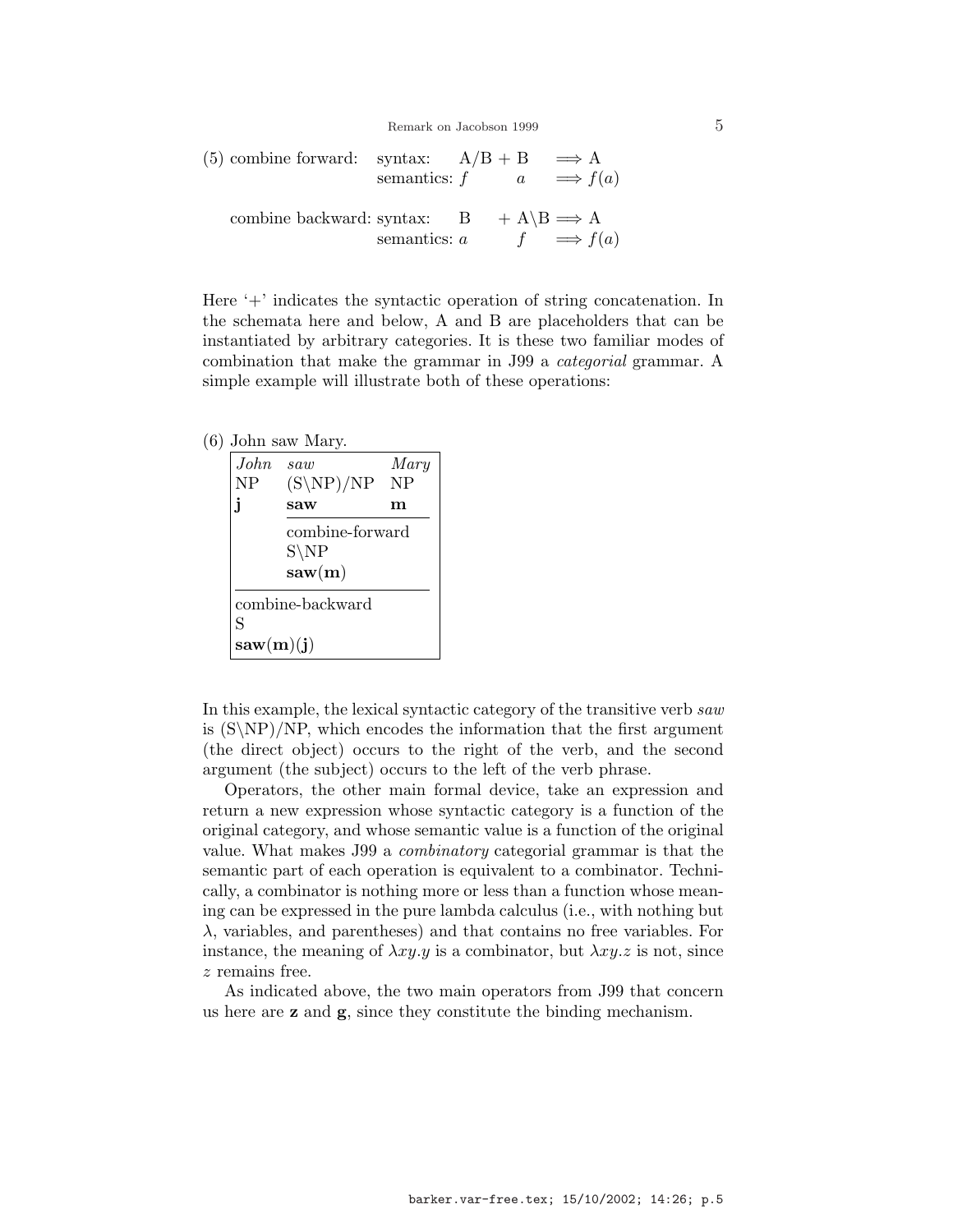(7) **z**: syntax: 
$$
(A \backslash NP)/B \implies (A \backslash NP)/(B^{NP})
$$
  
\nsemantics:  $f \implies z(f)$   
\n**g**: syntax:  $A/B \implies (A^{NP})/(B^{NP})$   
\nsyntax:  $A \backslash B \implies (A^{NP}) \backslash (B^{NP})$   
\nsemantics:  $f \implies g(f)$ 

where  $z = \lambda xyw.(x(y(w)))(w)$  and  $q = \lambda xyz.x(y(z))$ . When an operator has more than one syntactic schema, as g does here, it means that the operator is valid for either pattern. I will follow J99 and call g the geach rule.

In the J99 system, binding is always initiated by an application of z, and propagated by applications of g:





The denotation of the pronoun he is the identity operator  $I$ , where  $I = \lambda x.x$ . The operator z takes the basic lexical category of thinks,  $(S\NP)/S$ , and shifts it to  $(S\NP)/(S^{NP})$ . The effect can be paraphrased as saying 'I expect my first argument to contain a pronoun, and I hereby cause my second argument to bind that pronoun'. In the case at hand, the first argument of thinks is the embedded clause, and the second argument is the matrix subject; thus z enables the pronoun contained in the embedded clause to be bound by the subject.

As mentioned above, the only mechanism for binding pronouns in J99 is the  $z$  operator. Why won't  $z$  handle *Everyone<sub>i</sub>'s mother loves*  $him_i (= (1a))$ ? The reason is that **z** only allows more oblique arguments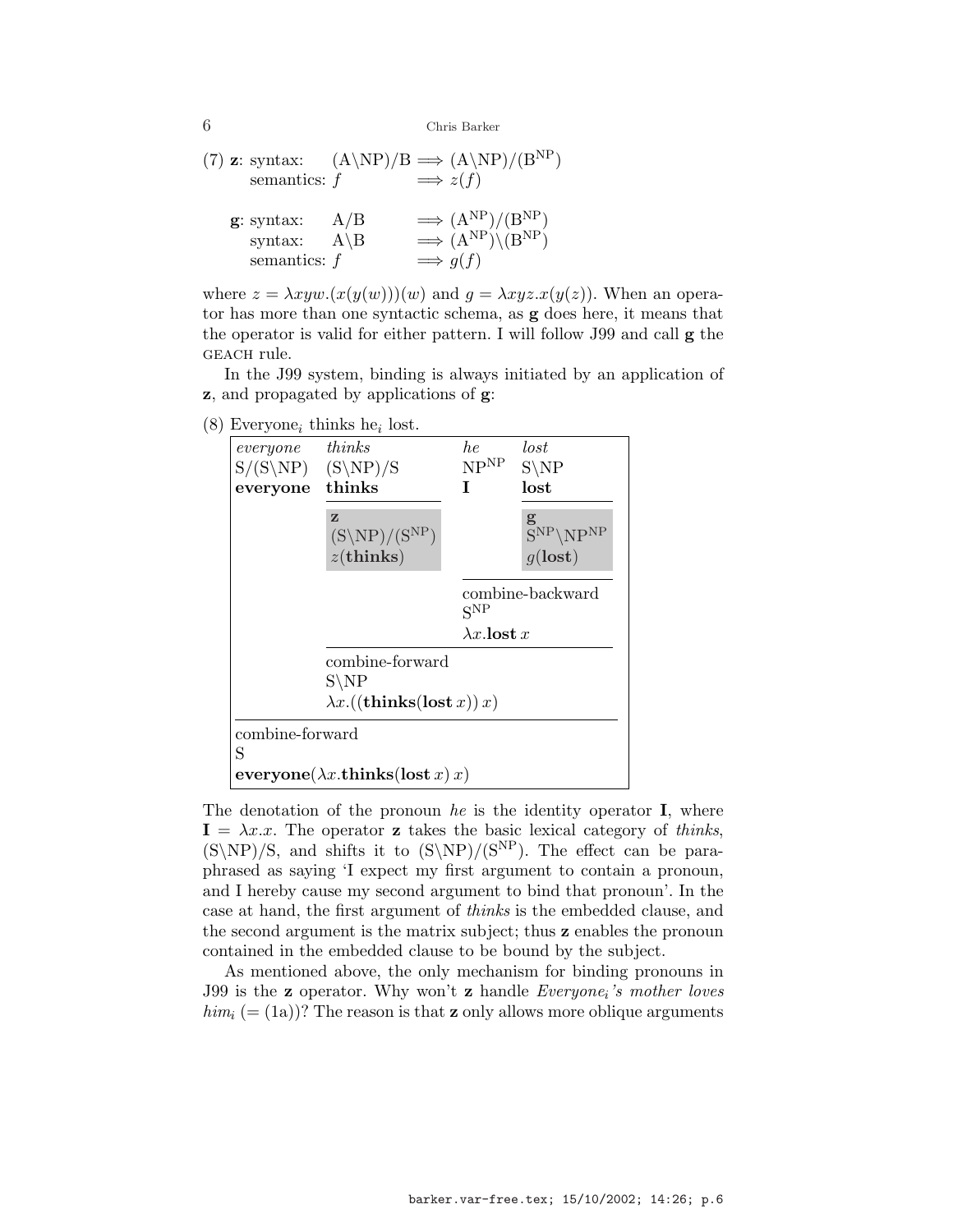to bind (into) less oblique arguments, in accord with the notion from Bach and Partee (1980) that binders must 'F-command' their bindees. In (1a), *everyone*, the binder, is the first and only direct argument of mother, so the syntactic schema for **z** doesn't apply, which is equivalent to the observation that *everyone* does not F-command him.

### 4. Adding scope to J99 with Hendriks' Flexible Types

Steedman (2000) develops a combinatory categorial grammar that complements the J99 system in the sense that it treats quantifier scope in depth, but ignores quantificational binding. One might hope that a combination of the two theories could be found that accounted both for quantifier scope and for quantificational binding. Unfortunately for present purposes, Steedman relies heavily on the geach operator (i.e., functional composition) for dealing with scope. It is not clear to me how to reconcile the use of the geach rule in the two systems within a single grammar.

Fortunately, Hendriks' (1988, 1993) Flexible Types provides a theory of quantifier scope that is easy to convert to an equivalent combinatory categorial grammar, and that can be added to the J99 system without disturbing the treatment of binding. Thus one result of this remark is to show in some detail how the J99 system can easily be extended to handle quantifier scope.

Flexible Types relies on four operators, only two of which will interest us here, namely, Argument Raising and Value Raising. I will discuss two subtypes of Argument Raising first:

- (9) Argument Raising 1  $(AR<sub>1</sub>)$ : syntax:  $(S\A)/NP \implies (S\A)/(S/(S\NP))$ semantics:  $f \longrightarrow ar_1(f)$ 
	- Argument Raising 2  $(AR_2)$ : syntax:  $(S\NP)/A \implies (S\(S/(S\NP)))/A$ semantics:  $f \longrightarrow ar_2(f)$

where the combinators are given by  $ar_1 = \lambda fxy \cdot x(\lambda z \cdot (f(z))(y))$ , and  $ar_2 = \lambda fxy.y(\lambda z.(f(x))z)$ .  $AR_1$  raises the category of the first argument from an individual-denoting expression (category NP) to one denoting a generalized quantifier (category  $S/(S\ N)$ ), and semantically gives that quantifier scope over the other argument position;  $AR<sub>2</sub>$  does the same, except that it targets the second argument as taking wide scope. As pointed out in J99:135, this operation is also familiar from, for instance, Partee and Rooth (1983). (Hendriks gives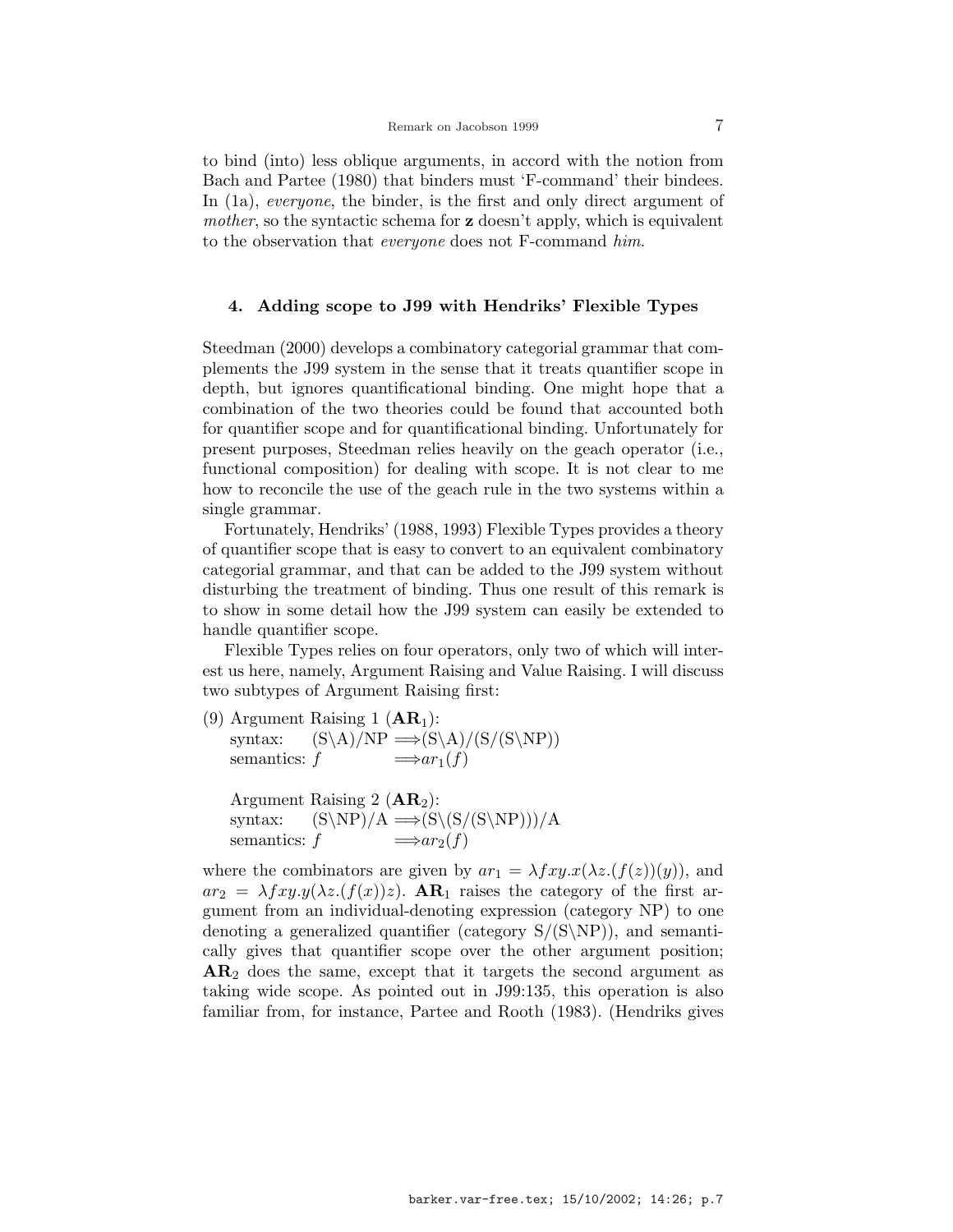a schema that subsumes both  $AR_1$  and  $AR_2$  within a single operator, but treating them separately here simplifies exposition.)

By applying the Argument Raising schemata to the two arguments of see in different orders, we get two logically distinct translations corresponding to the two scopings for the arguments.

(10) Everyone saw someone.



The constants **everyone** and **someone** are the usual generalized quantifiers of type  $\langle \langle e, t \rangle, t \rangle$ . Applying  $AR_1$  to saw, then applying  $AR_2$ gives the subject wide scope, as shown. Applying  $AR_2$  first, then  $AR<sub>1</sub>$ , however, results in a different denotation for the verb phrase, namely  $\lambda \mathcal{P}$ .someone( $\lambda y \cdot \mathcal{P}(\lambda x \cdot s$ aw  $y \cdot x$ )), which ultimately gives the object wide scope.

Obviously, Argument Raising on its own is capable only of determining quantifier scope relations among arguments of a single local predicate. Since binding out of DP requires a quantificational DP to be able to take scope over an unbounded series of embedding predicates (see (4)), it is necessary to supplement Argument Raising with a second operator that Hendriks calls Value Raising. One familiar instance of Value Raising lifts individual-denoting expressions to generalized quantifier type, e.g.,  $vr(j) = \lambda P.P(j)$ . Indeed, the lift operator in J99 is a special case of value raising, which serves to illustrate the compatibility of the Flexible Types system with mechanisms already in place in J99.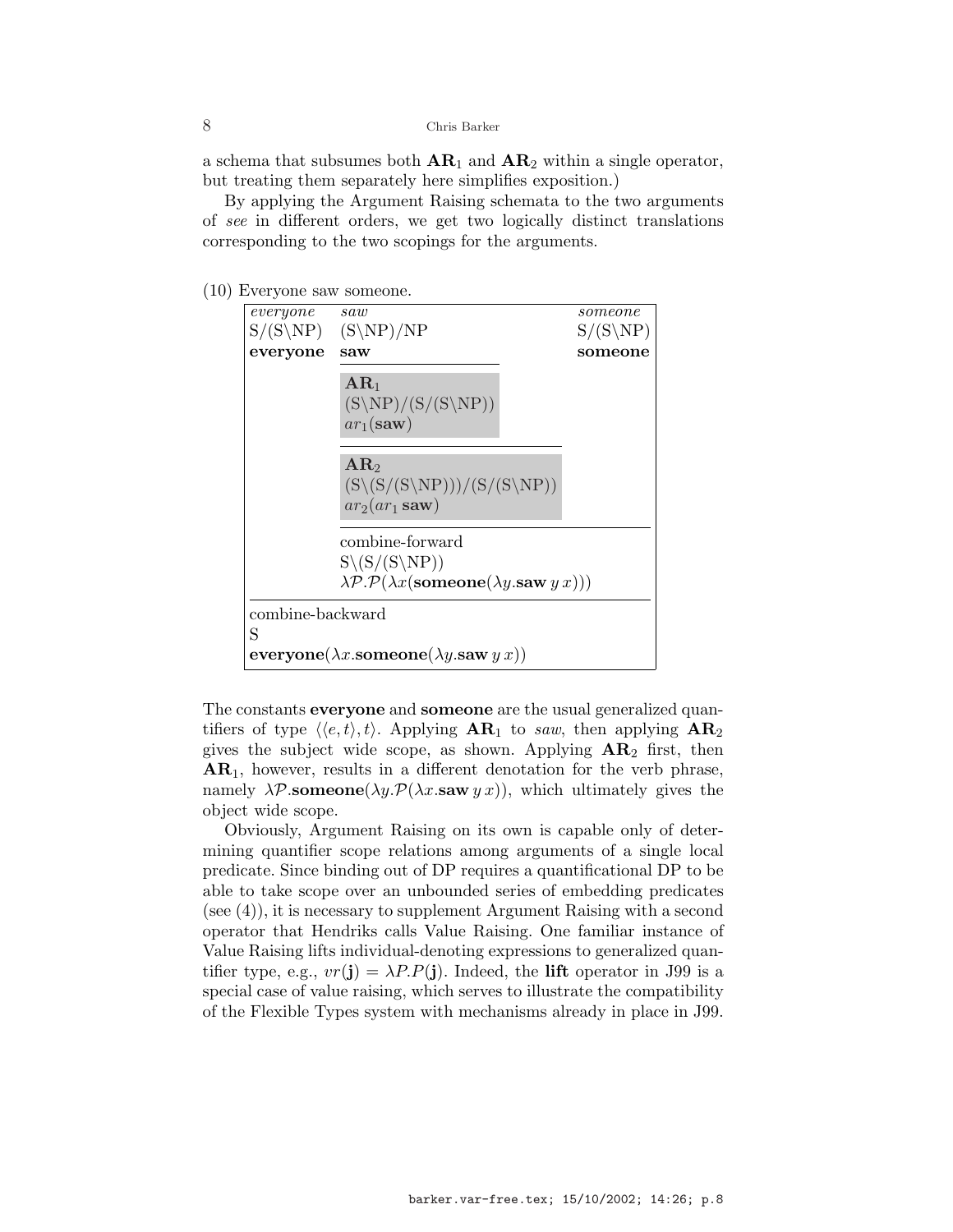But the kind of Value Raising that is most relevant here is one that goes beyond lift, and that allows a quantifier to take scope outside of the semantic domain of a higher predicate:

 $(11)$  Value Raising (VR): syntax:  $A \setminus B \Longrightarrow (C/(C \setminus A)) \setminus B$  or  $(C \setminus (C/A)) \setminus B$ syntax:  $A/B \implies (C/(C\setminus A))/B$  or  $(C\setminus (C/A))/B$ semantics:  $f \implies vr(f)$ 

where  $vr = \lambda f x k.k(f(x))$ , and A, B and C stand for arbitrary categories.

(12) Everyone's mother left.



Since the possessed noun ends up as a DP modifier, that is, something of category  $(S/(S\ NP))\ (S/(S\ NP))$ , this analysis iterates nicely: for Everyone's mother's dog barked, in which the quantificational possessor is two levels down from the subject position instead of one, we merely perform Value Raising and then Argument Raising first on mother, then on *dog*.

## 5. Considering a paycheck strategy

Now we are ready to address binding out of DP:

(13) Every boy<sub>i</sub>'s mother loves him<sub>i</sub>.

My starting point for a solution will be to consider using paycheck pronouns. As Jacobson (1999, 2000) points out, paycheck pronouns arise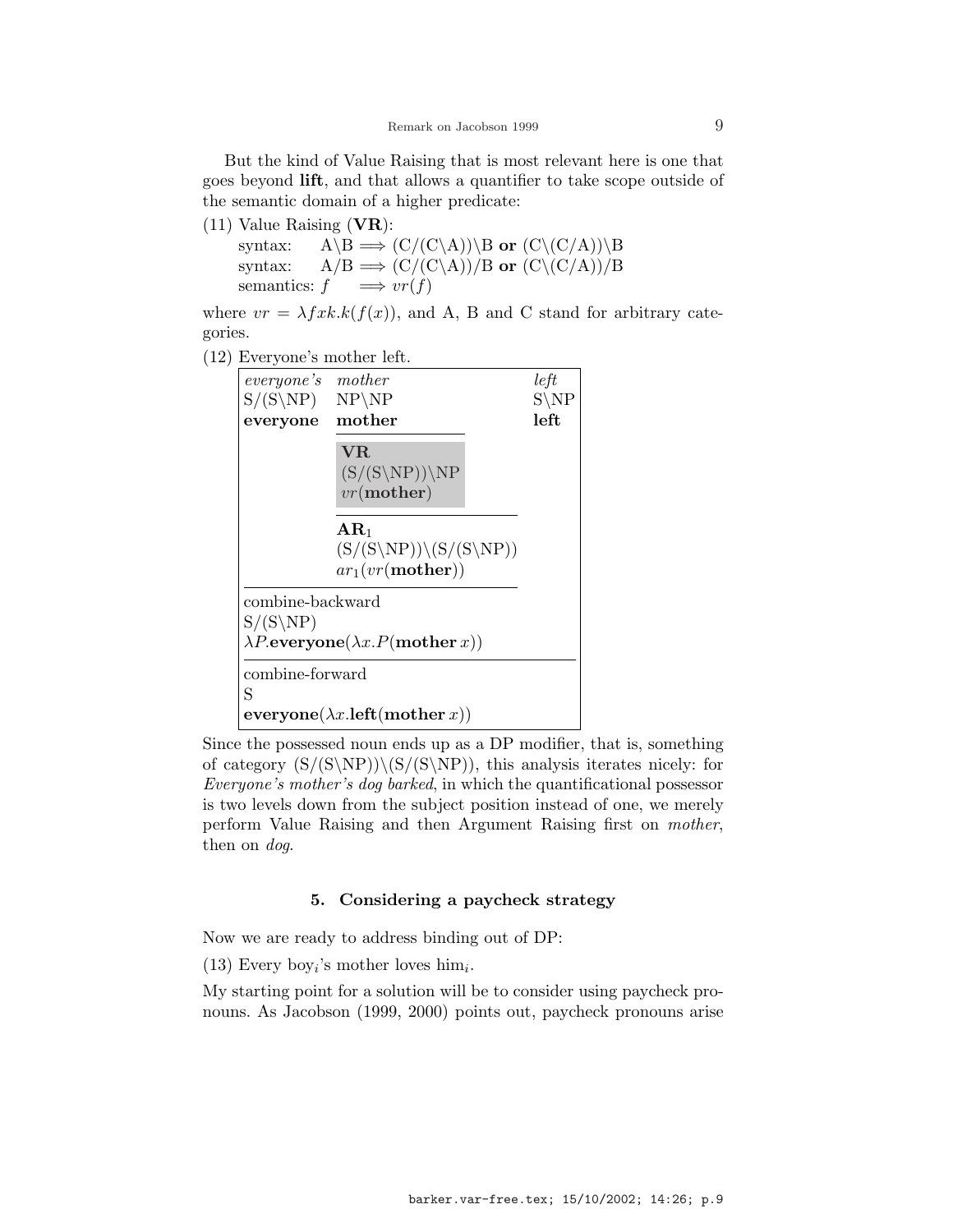naturally in the J99 system merely by applying (generalized versions of) the geach operator to a pronoun, and Jacobson explains in detail how they account elegantly for a variety of empirical phenomena including paycheck sentences, functional questions, and Bach-Peters sentences.

In the J99 system, an ordinary pronoun denotes the identity function on individuals (type  $\langle e, e \rangle$ ). A paycheck pronoun, in contrast, denotes a function from a pronoun meaning to another pronoun meaning (type  $\langle \langle e, e \rangle, \langle e, e \rangle \rangle$ . The obvious first stab at a paycheck analysis of binding out of DP appears in (14), but the resulting truth conditions are adequate only for a restricted range of contexts.

 $(14)$  Everyone<sub>i</sub>'s mother loves him<sub>i</sub>.

| everyone's mother                                                                                   | loves                                                                             | $_{him}$                                                                           |
|-----------------------------------------------------------------------------------------------------|-----------------------------------------------------------------------------------|------------------------------------------------------------------------------------|
| $S/(S\backslash NP)$                                                                                | $(S\NP)/NP$                                                                       | NP <sup>NP</sup>                                                                   |
| $\lambda P.\mathbf{eo}(\lambda x.P(\mathbf{mom}\,x))$                                               | love                                                                              |                                                                                    |
| g<br>$(S^{NP^{NP}})/(S\NP)^{NP^{NP}})$<br>$g(\lambda P(\mathbf{eo}(\lambda x.P(\mathbf{mom } x))))$ | z<br>$(S\backslash NP)/(NP^{NP})$<br>$z(\text{love})$                             | g<br>(NP <sup>NP</sup> ) <sup>NP<sup>NP</sup><br/><math>g(\mathbf{I})</math></sup> |
|                                                                                                     | g<br>$((S\backslash NP)^{NP^{NP}})/( (NP^{NP})^{NP^{NP}})$<br>g(z( <b>love</b> )) |                                                                                    |
|                                                                                                     | combine-forward<br>$(S\backslash NP)^{NP^{NP}}$<br>$\lambda fx.$ (love $(fx)x$    |                                                                                    |
| combine-forward<br>$S^{NP^{NP}}$                                                                    |                                                                                   |                                                                                    |
| $\lambda f$ .everyone( $\lambda x$ .love( $f$ (mother x))(mother x))                                |                                                                                   |                                                                                    |

The required generalization of g allows it to apply to exponents (e.g.,  $A^B \Rightarrow (A^{NP})(B^{NP})$ , and allows the new exponent to be a function instead of an NP (e.g.,  $A/B \Rightarrow A^{NPNP}/B^{NPNP}$ ).

The idea in (14) is that the denotation of the pronoun (and therefore of the sentence as a whole) depends on a contextually-specified Skolem function f of semantic type  $\langle e, e \rangle$ . If f turns out to be a function mapping mothers to their children, then the truth conditions of (14) will assert that every person  $x$  has the property that  $x$ 's mother loves  $f(\textbf{mother}(x))$ . As long as f is guaranteed to pick out a child of the mother of  $x$ , we get an approximation of the desired truth conditions.

There are at least two troubling aspects to this analysis. The first is that just the right Skolem function must be contextually salient. This leaves the truth conditions of the bound reading more dependent on pragmatic context than seems intuitively appropriate.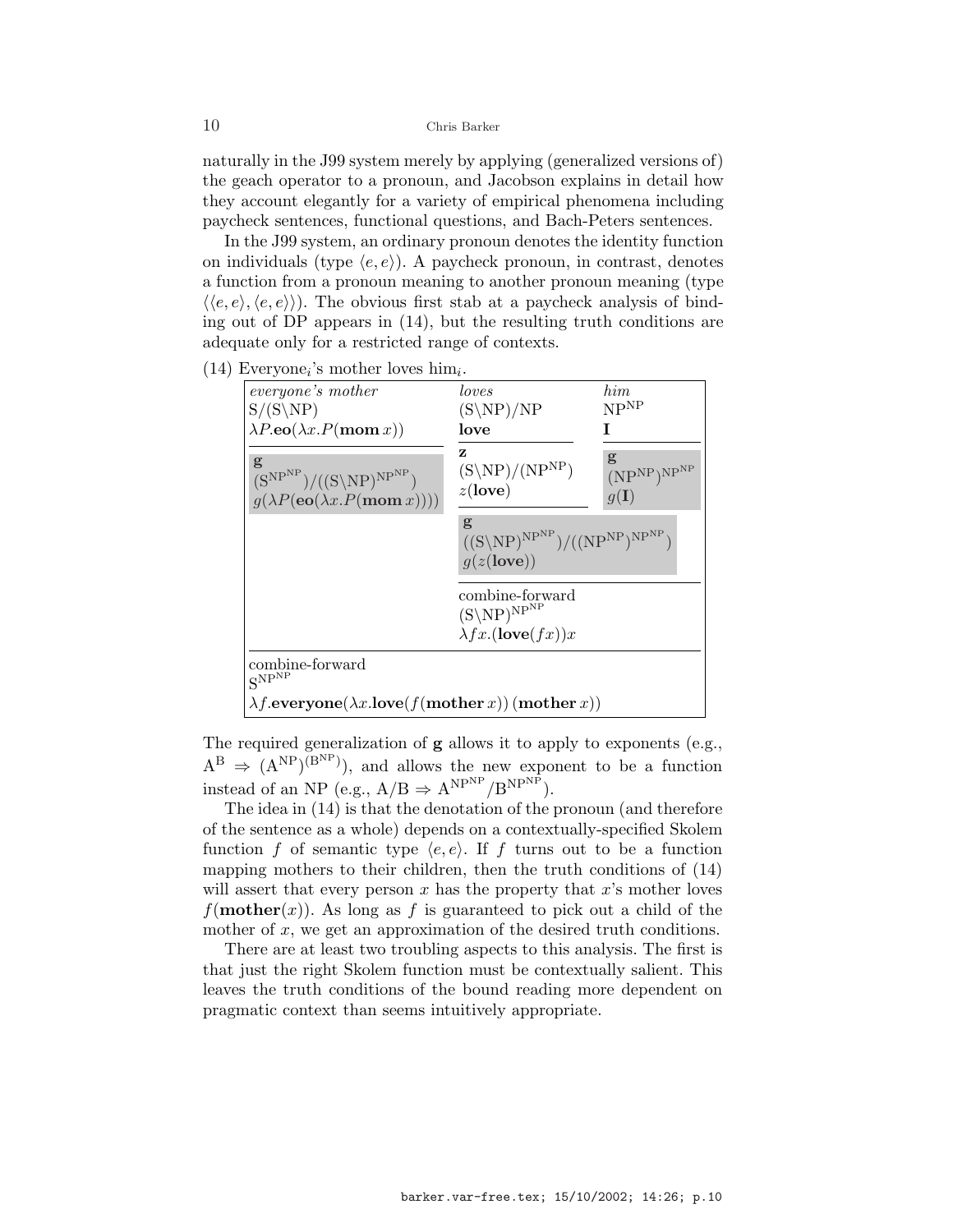An even more serious problem is what Büring calls the uniqueness problem: in many cases, there is no function—salient or otherwise that will provide the correct meaning. For instance, in (14), the needed function must be an inverse of the **mother** function; but the **mother** function does not have a unique inverse whenever there is a mother with more than one child, in which case there is no choice for  $f$  that will give the intuitively correct truth conditions.

Büring (2001) develops a paycheck-based analysis that overcomes (some portion of) the uniqueness problem through the use of situation semantics. On Büring's situation-semantics approach, the NP everyone's mother quantifies over situations containing a male person and his mother. If the pronoun denotes a function mapping situations onto boys, then as long as the situations quantified over are minimal situations in the technical sense of Kratzer (1989) or Heim (1990), then within each relevant situation there will be a unique boy, and every boy will get counted.

Unfortunately, like most attempts to use situation semantics to drive paycheck pronoun analyses, this solution suffers from a variant of the bishop problem discussed in Heim (1990). The problem is that even minimal situations can contain participants that are indistinguishable semantically, but which nevertheless need to be distinguished for the purposes of pronoun reference.

 $(15)$  a. Every male twin's twin brother<sub>i</sub> thinks he<sub>i</sub> is smart. b. Every male twin<sub>i</sub>'s twin brother thinks he<sub>i</sub> is smart.

The sentence in (15) is ambiguous, as indicated by subscripting: (15a) entails that each twin has a belief about himself, and (15b) entails that each twin has a belief about his brother. According to Büring's proposal, each minimal situation contains a twin and that twin's twin brother. But as far as the semantic information entailed to be present in the (minimal) situation, the twin brothers are indistinguishable. As a result, the paycheck function denoted by the pronoun will either fail to denote by virtue of a failure of uniqueness (which is not the correct result), or if it does denote, it will indiscriminately choose either brother, incorrectly predicting that (15a) and (15b) both mean the same thing. Büring points out  $(p.c.)$  that if we allow the pronoun to denote a function paraphrasable as 'his brother' rather than 'the brother', and bind the implicit variable corresponding to 'his' to the subject, then we can get the two readings of (15) as desired. But he goes on to observe that a slightly more complex bishop puzzle would then come into play: Every male twin<sub>i</sub>'s twin brother<sub>j</sub>'s girlfriend likes  $\lim_{i \to i}$ , which admits of the same two kinds of readings, and which remains a problem for the situation/paycheck analysis.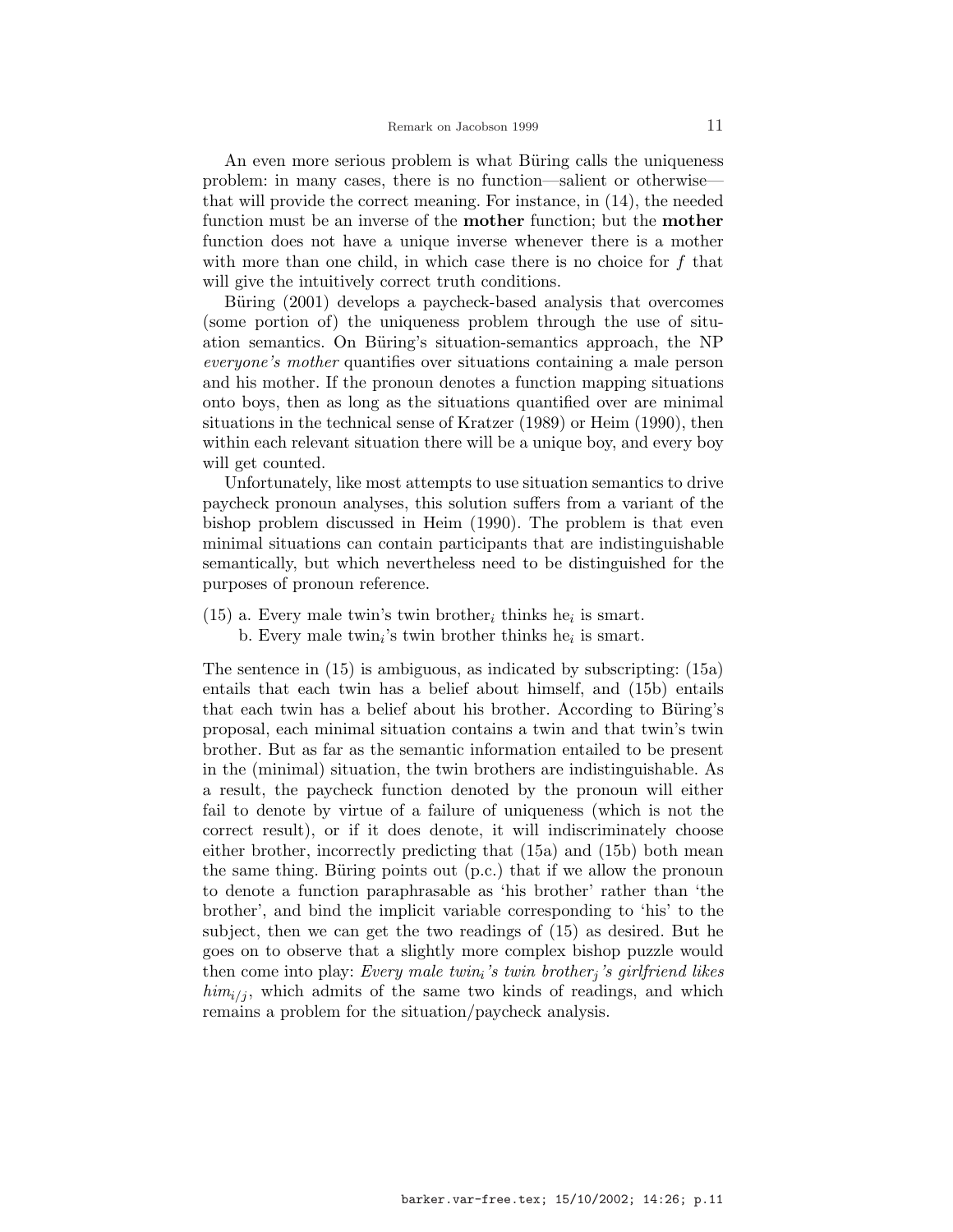Clearly what is needed in order to make a paycheck strategy work is a system in which the paycheck pronouns are bound directly by the controlling quantifier (in the examples above, the controlling quantifier is every), without the mediation of situations. We shall see below (especially in section 9) how to construct just this sort of paycheck analysis.

## 6. A variable-free solution

The basic ingredient in the variable-free solution I will develop here is the s operator as defined in J99:136:

(16) s: syntax:  $(B/A)\NP \implies (B/(A^{NP}))\NP$ syntax:  $(B\setminus A)/NP \implies (B\setminus (A^{NP}))/NP$ semantics:  $f \implies s(f)$ 

where the combinator  $s = \lambda fxy.(f(x))(y(x))$ . In contrast with z, s allows a more oblique argument to bind a less oblique argument. For instance, a quantificational possessor can now bind (into) the verb phrase:

# $(17)$  Everyone<sub>i</sub>'s mother loves him<sub>i</sub>

| everyone's<br>$S/(S\NP)$ NP\NP<br>everyone      | mother<br>mother                                                                                     | loves<br>$(S\NP)/NP$<br>love                                       | him<br>NP <sup>NP</sup><br>Ι |
|-------------------------------------------------|------------------------------------------------------------------------------------------------------|--------------------------------------------------------------------|------------------------------|
|                                                 | VR.<br>$(S/(S\N P))\N P$<br>$vr$ (mother)                                                            | g<br>$((S\backslash NP)^{NP})/(NP^{NP})$<br>$g$ (love)             |                              |
|                                                 | $\mathbf{s}$<br>$(S/((S\N P)^{NP}))\N P$<br>s(vr(mother))                                            | combine-forward<br>$(S\backslash NP)^{NP}$<br>$\lambda x$ . love x |                              |
|                                                 | $\bf A R_1$<br>$(S/((S\backslash NP)^{NP}))\backslash (S/(S\backslash NP))$<br>$ar_1(s(vr(mother)))$ |                                                                    |                              |
| combine-backward<br>$S/((S\backslash NP)^{NP})$ | $\lambda R$ .everyone $(\lambda x.(Rx)(\text{mother } x))$                                           |                                                                    |                              |
| combine-forward<br>S                            | ${\bf everyone}(\lambda x.({\bf love}\,x)({\bf mother}\,x))$                                         |                                                                    |                              |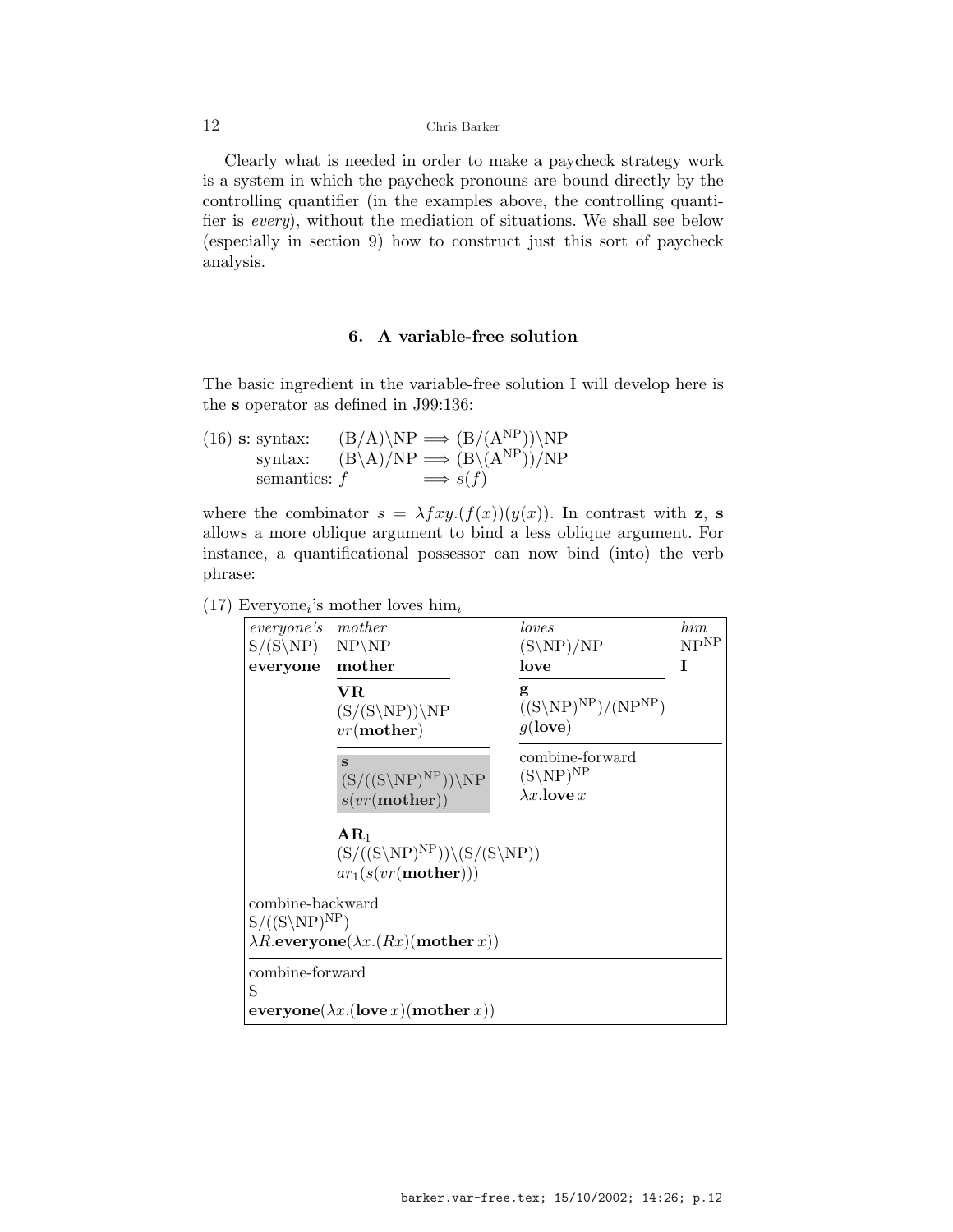This gives the desired reading, on which each person  $x$  has the property that  $x$ 's mother loves  $x$ , without postulating pragmatically-controlled Skolem functions.

Unfortunately, as noted in J99:135, if left unconstrained, s can also allow a direct object to bind (into) a subject, resulting in a crossover violation:

 $(18)$  \*His<sub>i</sub> mother loves everyone<sub>i</sub>.

| his<br>NP <sup>NP</sup><br>T                                                  | mother<br>$NP\backslash NP$<br>mother                                            | loves<br>$(S\NP)/NP$<br>love                                                                                   | $\it every one$<br>$S/(S\backslash NP)$<br>everyone |
|-------------------------------------------------------------------------------|----------------------------------------------------------------------------------|----------------------------------------------------------------------------------------------------------------|-----------------------------------------------------|
|                                                                               | g<br>$(NPNP)\setminus (NPNP)$<br>$q$ (mother)                                    | S<br>$(S\setminus (NP^{NP}))/NP$<br>$s$ (love)                                                                 |                                                     |
| $\ensuremath{\mathbf{NP}}^\ensuremath{\mathbf{NP}}$<br>$\lambda x$ mother $x$ | combine-backward                                                                 | $AR_1$<br>$(S\setminus (NP^{NP}))/(S/(S\setminus NP))$<br>$ar_1(s(\text{love}))$                               |                                                     |
|                                                                               |                                                                                  | combine-forward<br>$S\backslash(NP^{NP})$<br>$\lambda P.\mathbf{everyone}(\lambda x.(\mathbf{love}\,x)(P\,x))$ |                                                     |
| S                                                                             | combine-backward<br>${\bf everyone}(\lambda x.({\bf love}\,x)({\bf mother}\,x))$ |                                                                                                                |                                                     |

Because of this kind of overgeneration, J99 rejects s as a legitimate operator. But we need s to derive grammatical sentences like (17). Apparently, we must provide some way of constraining derivations involving s to prevent crossover. But first, one more operator needs to be motivated and defined before we have a full enough picture to develop a general crossover constraint.

## 7. Binding propagation upward: q

As illustrated above in the diagram in (4), somehow we need to transmit the binding provided by the application of s upwards through a sequence of possessed nouns. Therefore let q be a new operator designed to serve this purpose.

(19) **q**: syntax: 
$$
(B/A)\backslash NP \implies (B/(A^{NP}))\backslash (C/((C\backslash NP)^{NP}))
$$
  
 syntax:  $(B/A)/NP \implies (B/(A^{NP}))/(C\backslash ((C/NP)^{NP}))$   
semantics:  $f \implies q(f)$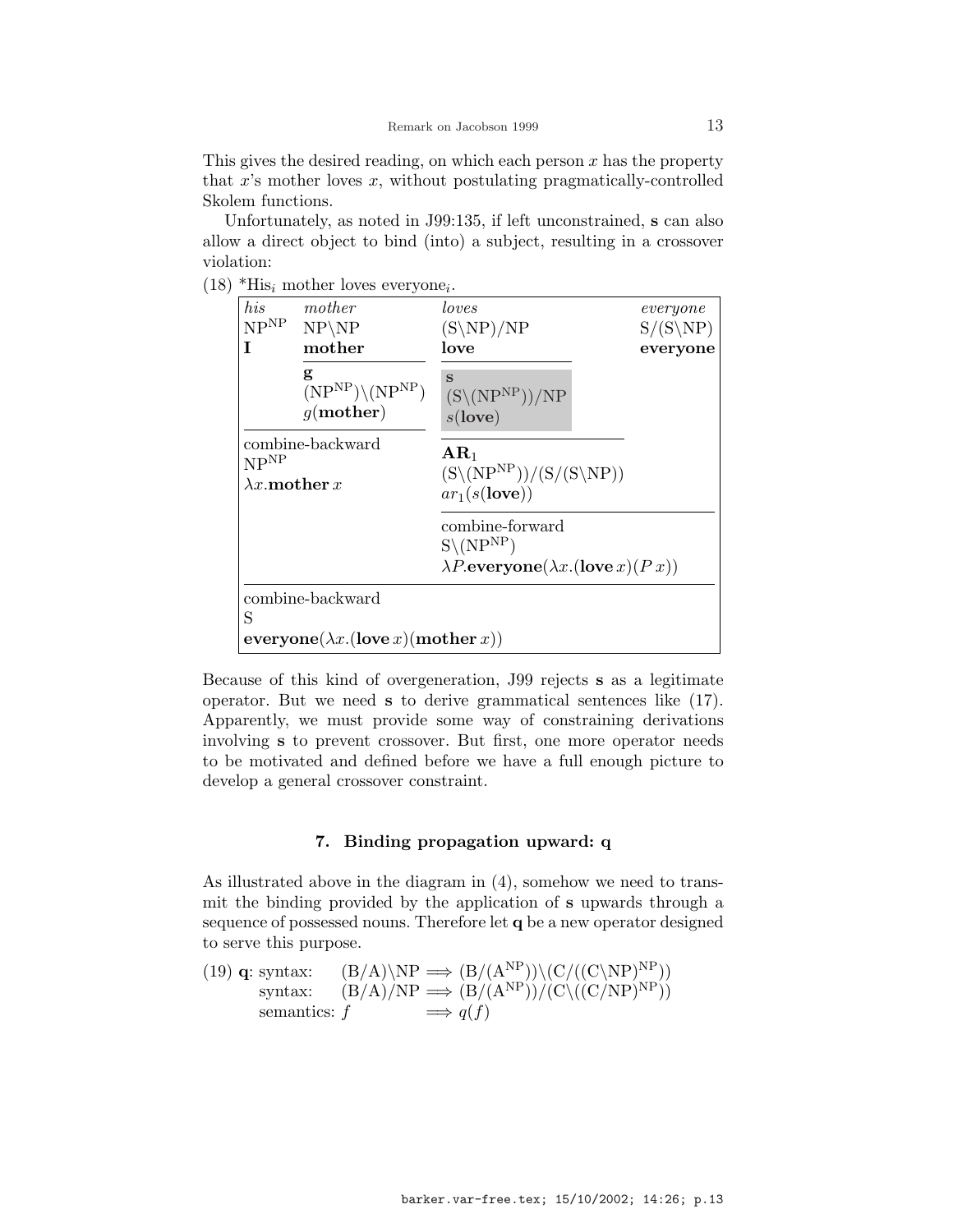Here q is the combinator  $\lambda f \mathcal{P} p \cdot \mathcal{P} (\lambda ab. (f(b))(p(a)))$ . Jacobson named z because it was a dual of s, and 'z' graphically is an 's' reversed; in the same spirit,  $q$  is the dual of the geach rule  $g$ . Note that  $q$  raises the most oblique argument from an individual to a generalized quantifier, very much like Argument Raising does. This is forced by the fact that a quantifier can only bind a pronoun if it takes scope over it.

## eo's mom's  $S/((S\backslash NP)^{NP})$  $\lambda R.\mathbf{eo}(\lambda x.(R x)(\mathbf{mom } x))$ dog NP\NP dog VR  $(S/(S\NP))\NP$  $vr(\textbf{dog})$ q  $(S/((S\N P)^{NP}))\S/((S\N P)^{NP})$  $q(vr(\textbf{dog}))$ combine-backward  $S/((S\backslash NP)^{NP})$  $\lambda R.\mathbf{everyone}(\lambda x.(Rx)(\mathbf{dog}(\mathbf{mother}\,x)))$ loves him  $(S\backslash NP)^{NP}$  $\lambda x$ . love  $x$ combine-forward S  $\mathbf{everyone}(\lambda x.(\mathbf{love}\,x)(\mathbf{dog}(\mathbf{mother}\,x)))$

# $(20)$  Everyone<sub>i</sub>'s mother's dog loves him<sub>i</sub>

Notice that after applying Value Raising and q to dog, the denotation of dog shifts to become a modifier on expressions of type  $S/((S\ N P)^{NP})$ . Since this is the type of everyone's mother, we can iterate possessed nouns, inserting as many as we like between the quantifier and the verb phrase (everyone<sub>i</sub>'s mother's friend's lawyers' date's ... dog loves  $him_i$ ).

The new operator q also automatically accounts for inverse linking cases including the example given above in (1b), repeated here: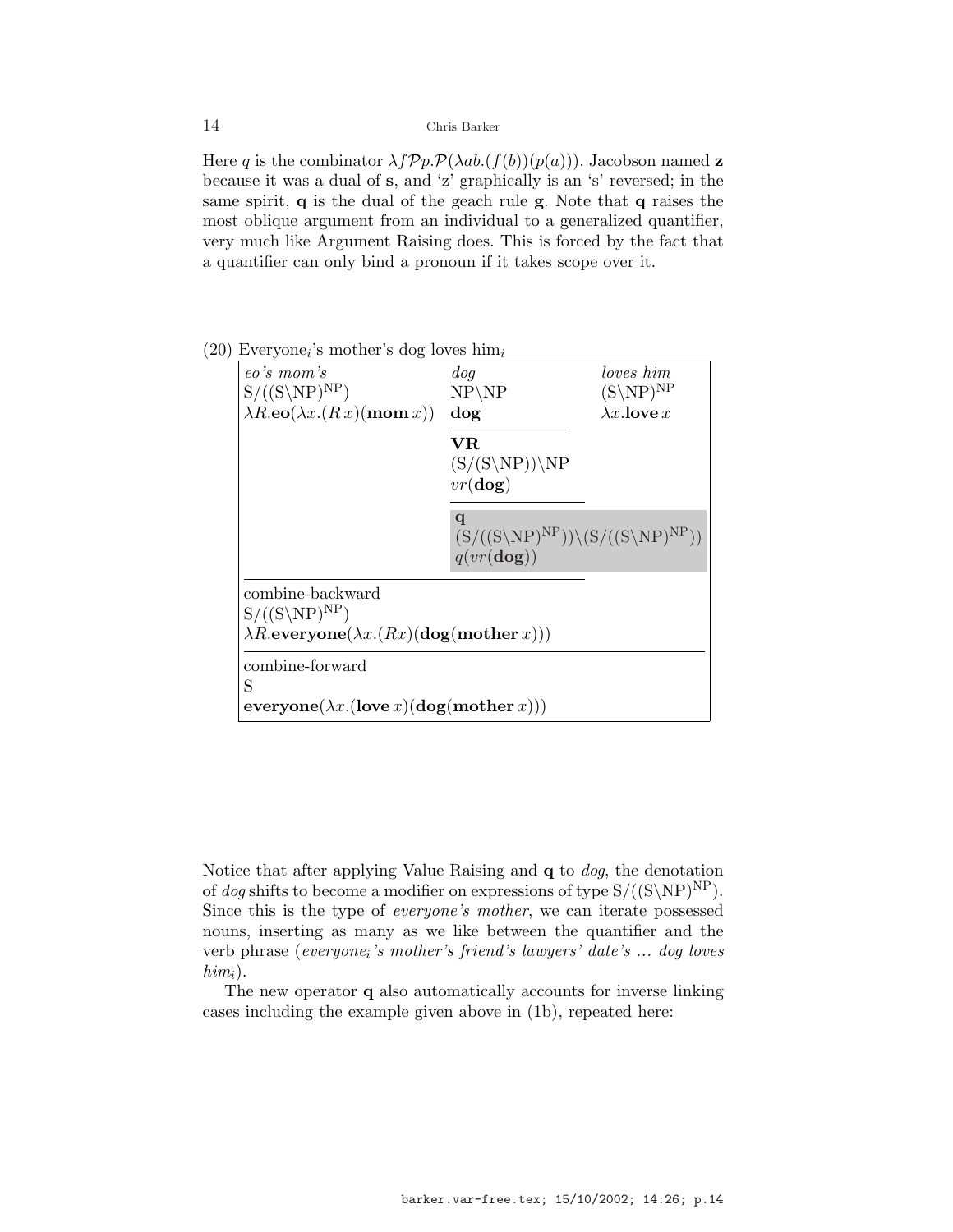$(21)$  A man from every city<sub>i</sub> loves it<sub>i</sub>.

| $\boldsymbol{a}$<br>$(S/(S\ NP))/N$                                                                                                                      | man<br>N                 | from<br>$(N\N)/NP$                                                                                                                                                                                                              | every city<br>A |
|----------------------------------------------------------------------------------------------------------------------------------------------------------|--------------------------|---------------------------------------------------------------------------------------------------------------------------------------------------------------------------------------------------------------------------------|-----------------|
| a                                                                                                                                                        | man                      | from                                                                                                                                                                                                                            | ec              |
| $\mathbf q$<br>$(S/((S\backslash NP)^{NP}))/$<br>$(A\backslash (A/N)^{NP})$<br>$q(\mathbf{a})$                                                           |                          | ${\bf VR}$<br>$((A\langle (A/N)\rangle\langle N\rangle/NP))$<br>$vr({\bf from})$<br>$\mathbf{s}$<br>$(A\setminus ((A/N)^{NP})\setminus N)/NP$<br>$s(vr(\mathbf{from}))$<br>$AR_1$<br>$((A\setminus ((A/N)^{NP})\setminus N))/A$ |                 |
|                                                                                                                                                          |                          | $ar_1(s(vr(\mathbf{from})))$<br>combine-forward<br>$(A\backslash (A/N)^{NP})\backslash N$<br>$\lambda PD \cdot \mathbf{ec}(\lambda x. (Dx)(\mathbf{from} x P))$                                                                 |                 |
|                                                                                                                                                          | $A\backslash (A/N)^{NP}$ | combine-backward<br>$\lambda D \cdot \mathbf{ec}(\lambda x.(Dx)(\textbf{from }x \textbf{ man}))$                                                                                                                                |                 |
| combine-forward<br>$S/((S\backslash NP)^{NP})$<br>$\lambda P.\mathbf{every} - \mathbf{city}(\lambda x.(\mathbf{a}(\mathbf{from}\,x\,\mathbf{man}))(Px))$ |                          |                                                                                                                                                                                                                                 |                 |

Where A is the category of a generalized-quantifier-denoting NP, that is,  $(S/(S\ NP)).$ 

The fact that examples like (21) are handled in a relatively straightforward way is to the credit of the (extended) J99 system, since this type of sentence creates considerable difficulty in some Quantifier Raising analyses (see, e.g., Heim and Kratzer (1998:234) for discussion).

The derivation sketched in (21) and some of the derivations below use minor variations on Value Raising, Argument Raising, and s that enable them to skip over an intervening argument; for instance, in (21), s must connect *every city* with the determiner a despite the fact that the next argument is the nominal man. The variant syntactic schema is  $((B\A)\N)/NP \Rightarrow ((B\A^{NP}))\N)/NP$ , and the variant combinator is  $\lambda f x n y. (f x n)(y x)$ . See J99:134 for the motivation and the details for exactly analogous variations on the z operator in J99:134. The need to add multiple cases to the syntactic schemata of the operators seems to be an annoying but characteristic property of the J99 system.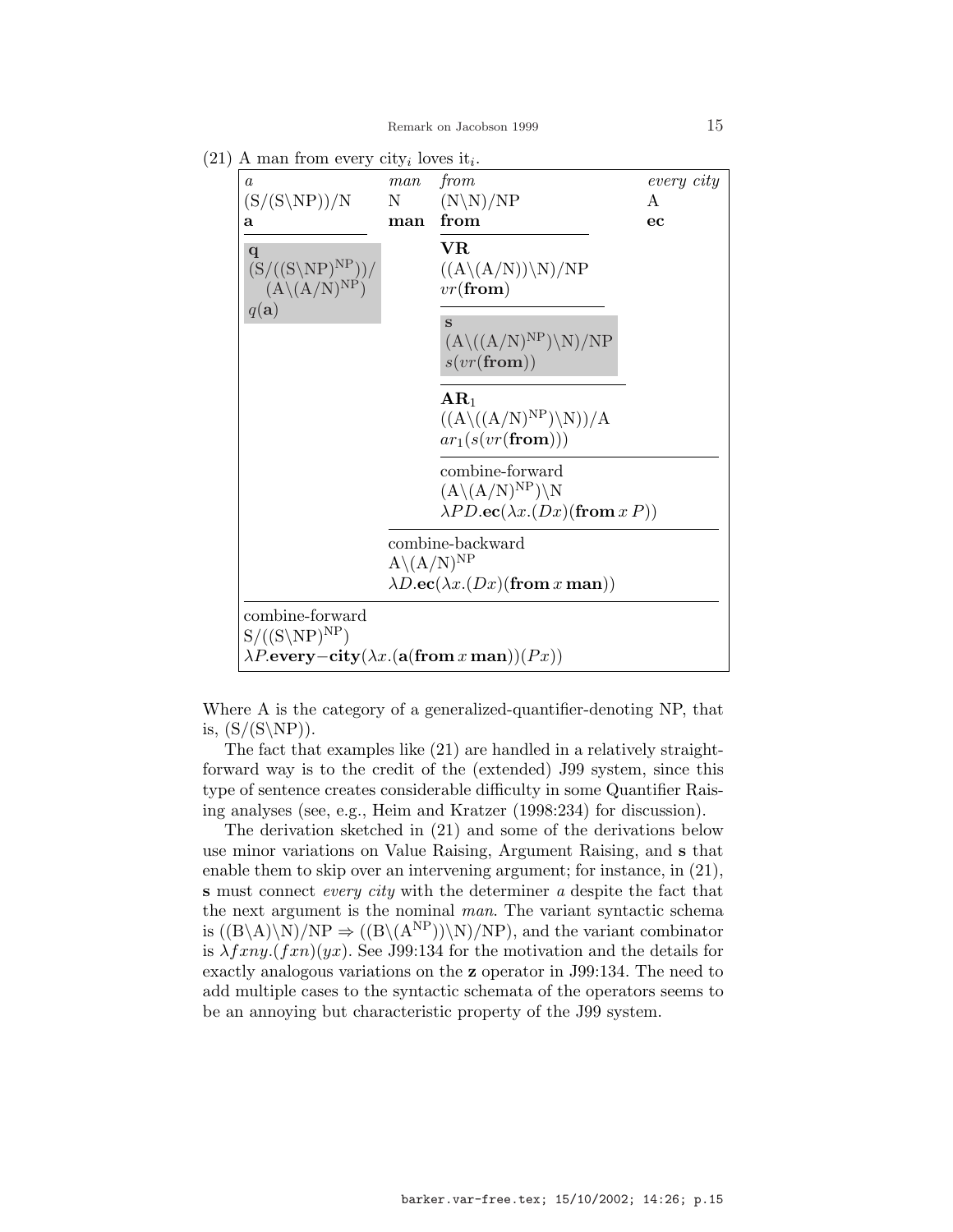But there is a potential payoff from the ability to fine-tune the syntactic details of the operator variants, since this allows us to rule various binding configurations in or out. In fact, this technique comes frustratingly close to providing an elegant account of crossover. As Chung-Chieh Shan points out (personal communication), the grammatical (17) uses one syntactic pattern for  $s$  (namely,  $(B/A)\N P$ ), and the ungrammatical (18) uses the other pattern  $((B \ A)/NP)$ . And indeed, the second pattern is highly suspicious-looking: it seems to permit a quantifier on the right (the NP) to bind into a constituent to its left (the A)—which sounds exactly like crossover. If we keep the first pattern and eliminate the second, we might hope to generate all the good binding cases and none of the crossover examples. This is not quite as simple as Jacobson's original idea of eliminating s entirely, but it is in the same spirit.

Unfortunately, the derivation in (21) requires (a two-argument version of) the second type of pattern, so both types of s combinator are needed after all. And in fact, the existence of inverse linking means that no solution based on restricting the application of s can work. The reason is that binding operators in the J99 system must apply to the first predicate that combines with the quantificational NP. Therefore any attempt to restrict the application of s must be based on the syntactic category of *from*. But in general, DPs can occur as subjects, direct objects, or in some other syntactic position independently of its internal syntactic structure; as a result, it is not possible to tell by examining the syntactic category of from whether the pronoun in question will precede or follow the DP containing from and its quantificational complement. In other words, there simply isn't enough information present to detect crossover violations locally at the position at which the binding operator  $(z \text{ or } s)$  applies, and we must look higher in the tree.

## 8. A local crossover constraint

The key to arriving at a suitable crossover constraint is the following theorem of the J99 system: in any well-formed derivation, there is a oneto-one correspondence between each application of a binding operator and a single specific bound pronoun. In the J99 system, there is only one binding operator,  $z$ , so there will be exactly as many applications of z as there are bound pronouns; but the analogous theorem continues to hold for the extended system developed here, except that the set of binding operators contains s in addition to z.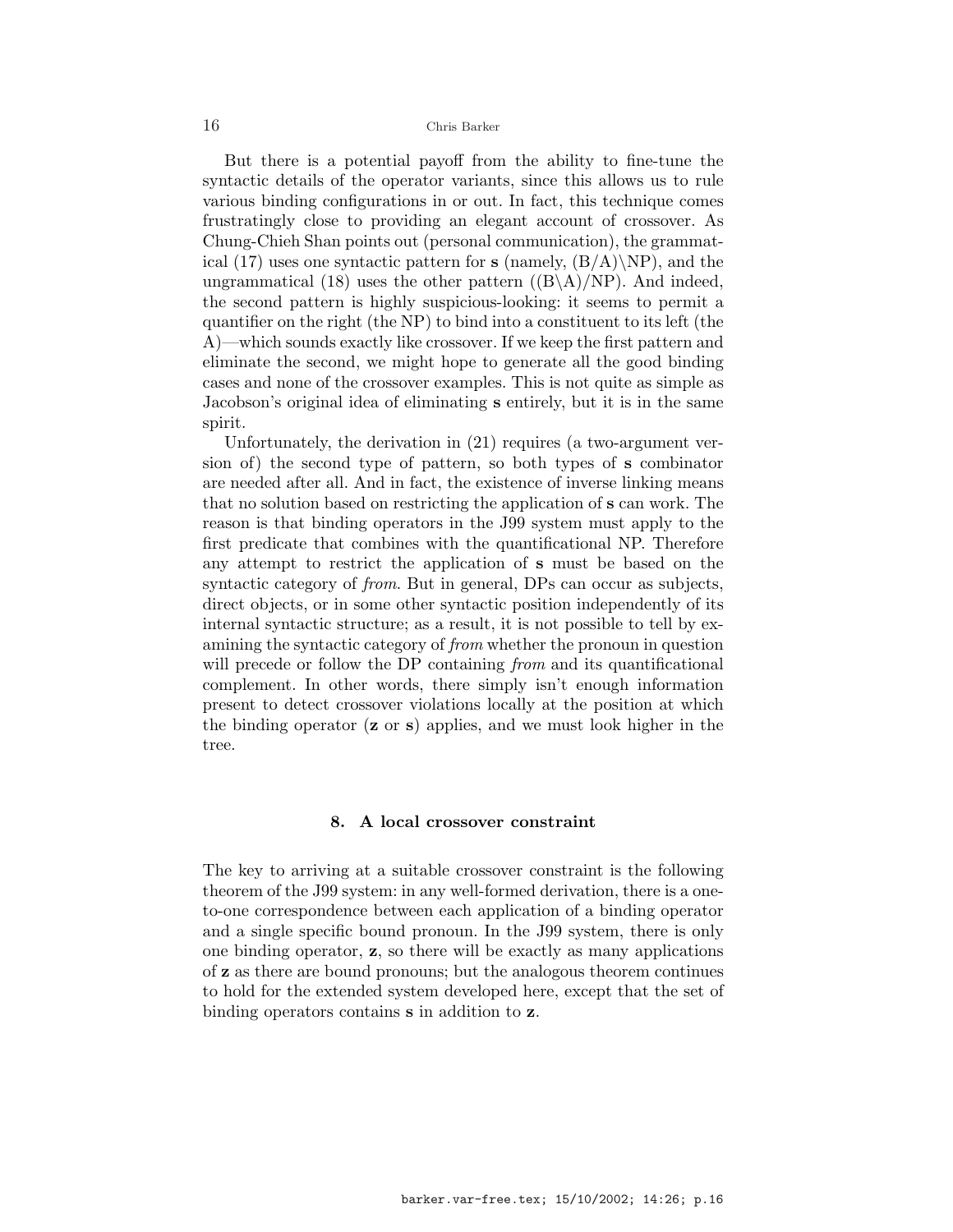In fact, we can trace each unique binding path through the syntactic part of the derivation as a series of syntactic exponents, where each element in the path is connected to the one before it or the one after it by an application of one of the binding propagators, either g or q. (The series of dotted links in the diagrams in (3) and (4) illustrate what I mean by a "binding path".) Furthermore, there will always be a unique place in the binding path at which the path ceases to travel upwards, and begins to descend; I will informally call this the "peak".

It is at the peak that crossover violations can be detected. Crossover violations typically contain a binding path peak that has the following syntactic form:

(22) combine-backward( $B^{NP}$ ,  $A \setminus B^{NP}$ )  $\implies A$ 

The category on the left  $(B<sup>NP</sup>)$  contains a pronoun that can be bound, and the category on the right provides a value for that pronoun (i.e., binds it). Since the bindee is to the left of the binder, crossover has occurred.

Unfortunately, we cannot simply prohibit derivational steps that resemble (22). Once again, the flexibility of syntactic categories that is the hallmark of combinatory categorial grammars creates problems. For one thing, crossover violations can also be arrived at via forward combination, for instance, if we were to lift (i.e., apply Value Raising to) the leftmost category in (22).

Although recognizing when a pronoun has been bound is intuitively obvious, characterizing a robust, explicit version of this notion in the J99 system is not trivial. I will only sketch one way this could be formalized. The idea is to associate each exponent in the syntax with a feature declaring whether that exponent corresponds to a bindee  $'$ –') (something that is seeking to be bound) or else a binder  $'$ +') (something that is seeking to bind).

- Exponents introduced by pronouns are bindees, and are marked '−'.
- Exponents introduced by the binding rules (s and z) are binders, and are marked '+'.
- Exponents introduced by  $g$  are all bindees  $(·-')$ .
- Exponents introduced by **q** are all binders  $(·+')$ .
- Argument Raising and Value Raising preserve the binder/bindee status of any exponents in their inputs.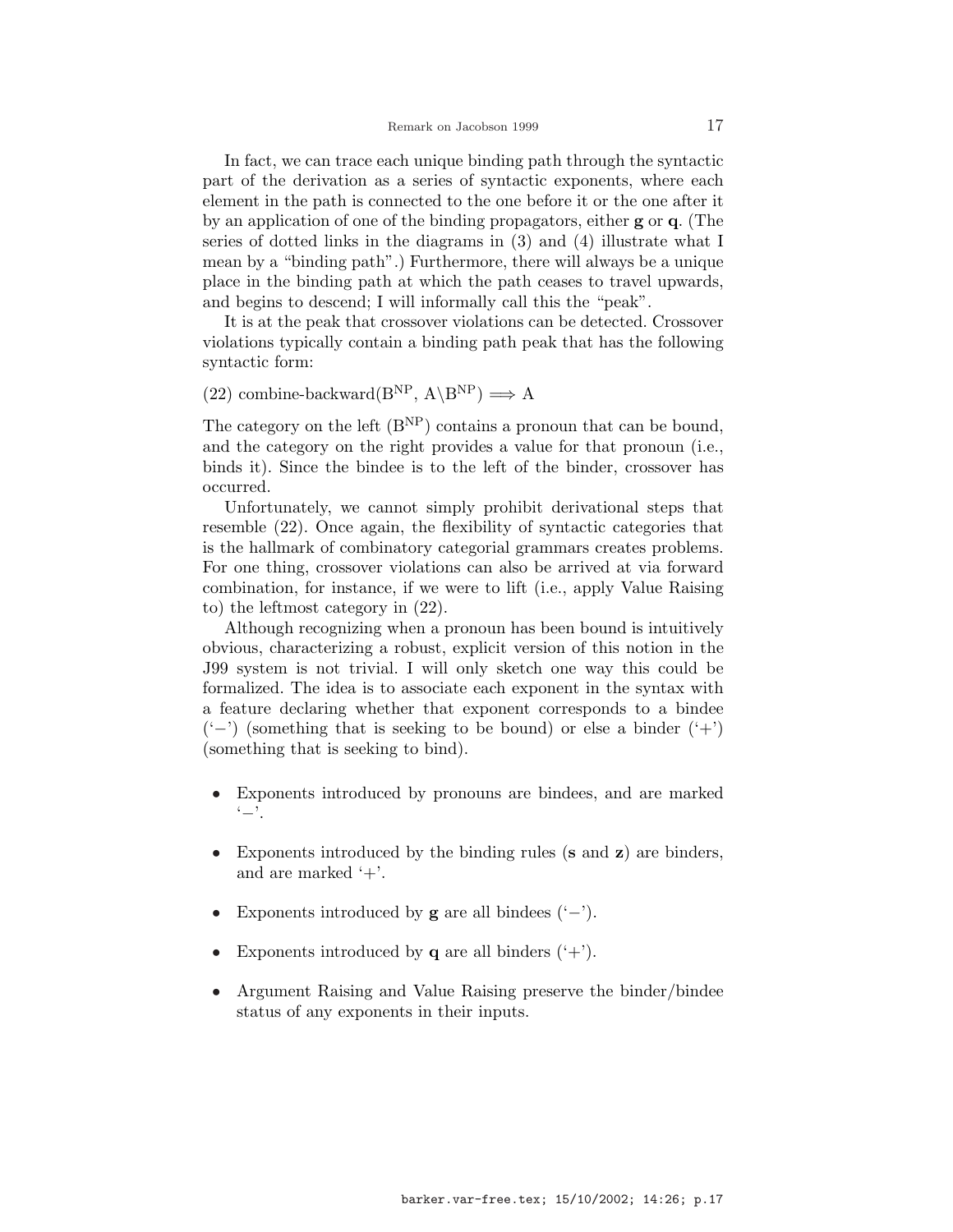• New exponents introduced by Argument Raising or Value Raising are neutral (unspecified), and must take on the status of any exponent they match during combination.

The last clause requires elaboration in order to be fully explicit, but since it does not figure in any of the examples in this remark, I will leave it at that.

Given an annotated derivation (e.g., (29) below), we can predict the presence of a crossover violation as follows:

(23) A variable-free crossover constraint: if syntactic combination (either forward or backward) matches some NPNP<sup>−</sup> on the left with  $NP<sup>NP+</sup>$  on the right, crossover has occurred.

To see how this constraint makes predictions, here are all the instances of syntactic combination corresponding to binding path peaks in the derivations given in  $(8)$ ,  $(17)$ ,  $(18)$ ,  $(20)$ , and  $(21)$ :

| (17)<br>$\left \text{Everyone}_i\right\rangle$ 's mother<br>[loves $\lim_i$ ].<br>$(S\backslash NP)^{NP-}$<br>$S/((S\backslash NP)^{NP+})$<br>(18)<br>$*$ [His <sub>i</sub> mother]<br>$NPNP-$<br>$S\backslash(NP^{NP+})$<br>(20)<br>[Everyone <sub>i</sub> 's mother's dog] [loves him <sub>i</sub> ]<br>$S/((S\backslash NP)^{NP+})$<br>$(S\backslash NP)^{NP-}$<br>$\left( 21\right)$<br>A man from every city <sub>i</sub><br>$ loves it_i $<br>$S/((S\backslash NP)^{NP+})$<br>$(S\backslash NP)^{NP-}$ |  | $(24)$ $(8)$ Everyone <sub>i</sub> [thinks] | $(S\backslash NP)/(S^{NP+})$ | [he <sub>i</sub> lost].<br>$\mathbf{Q}$ NP $-$ |
|--------------------------------------------------------------------------------------------------------------------------------------------------------------------------------------------------------------------------------------------------------------------------------------------------------------------------------------------------------------------------------------------------------------------------------------------------------------------------------------------------------------|--|---------------------------------------------|------------------------------|------------------------------------------------|
|                                                                                                                                                                                                                                                                                                                                                                                                                                                                                                              |  |                                             |                              |                                                |
|                                                                                                                                                                                                                                                                                                                                                                                                                                                                                                              |  |                                             |                              | $ loves every one_i $                          |
|                                                                                                                                                                                                                                                                                                                                                                                                                                                                                                              |  |                                             |                              |                                                |
|                                                                                                                                                                                                                                                                                                                                                                                                                                                                                                              |  |                                             |                              |                                                |

Of these examples, only in (18) is there a negative exponent on the left, and only in (18) is there a crossover violation. This is an instance of backward combination, and in the course of instantiating the combination schema, the category on the left, NPNP−, matches the subpart  $NP<sup>NP+</sup>$  of the category on the right. Since the  $NP<sup>NP-</sup>$  is on the left, a crossover violation is predicted. Thus the proposed constraint detects crossover perfectly in the examples considered so far.

Here are some additional examples that all have the same categories at their peaks as in (18), i.e.,  $NP<sup>NP</sup>$  on the left and  $S\(NP<sup>NP+</sup>)$  on the right (given the derivations as sketched beneath them) and therefore are all correctly predicted to be crossover violations: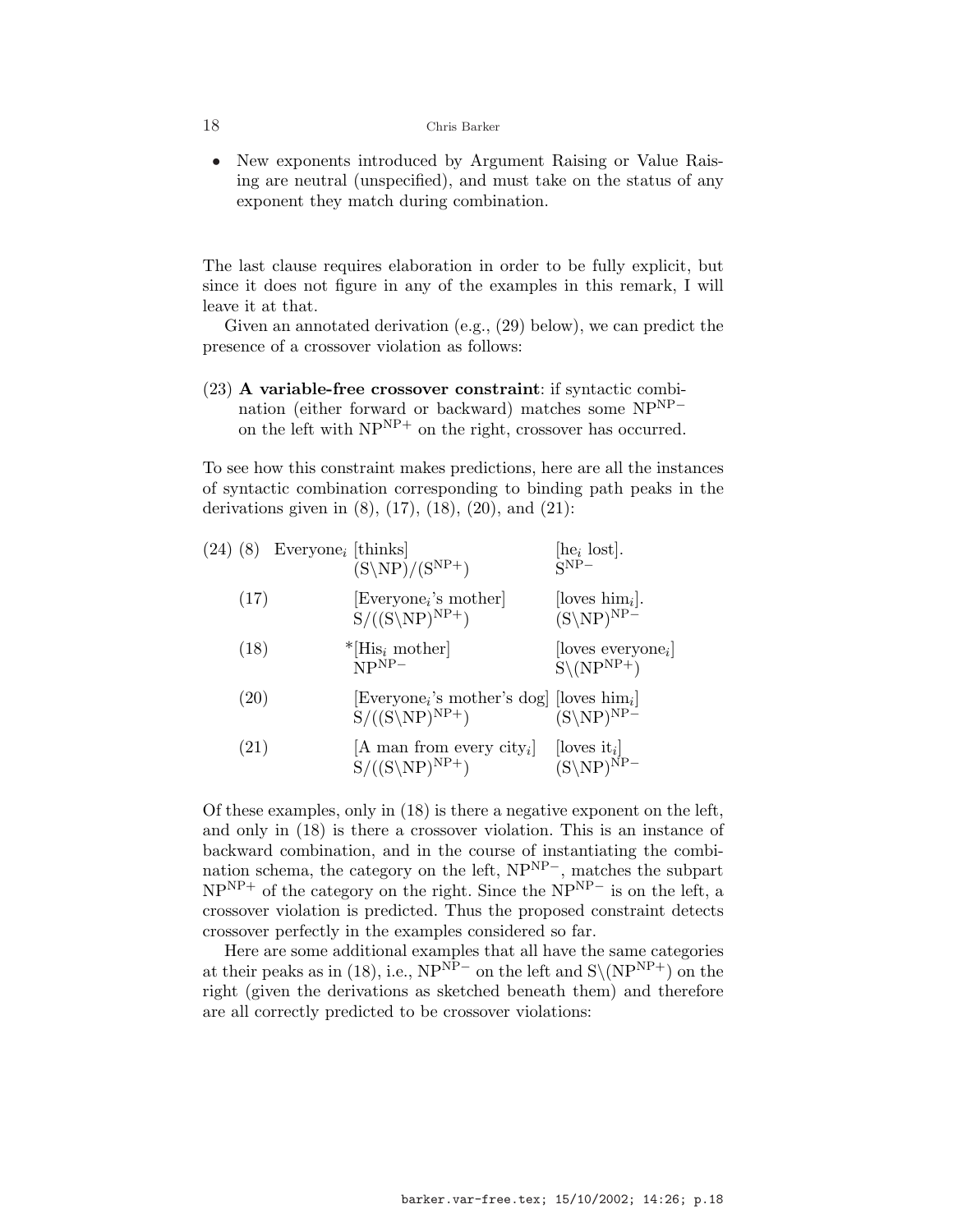$(25)$  \*He<sub>i</sub> loves everyone<sub>i</sub>.

[he] [s(loves) everyone]

 $*$ He<sub>i</sub> loves everyone<sub>i</sub>'s mother.

[he]  $[q(\text{loves})$  (everyone's  $s(\text{vr}(\text{mother})))$ ]

 $*$ His<sub>i</sub> father loves everyone<sub>i</sub>'s mother.

[his  $g(father)$ ] [q(loves) (everyone's  $s(vr(mother)))$ ]

And, for good measure, an example of crossover correctly predicted within NP:

 $(26)$  \*A [man from it<sub>i</sub>]  $\left[$ in every city<sub>i</sub> $\right]$ became mayor.  $[g(\text{man}) g(\text{from}) it] [s(\text{vr(in)}) \text{ every city}]$ <br>N<sup>NP-</sup>  $N\overline{N}N^{\overline{N}P+}$ 

So annotating exponents with pluses and minuses (whose only motivation is to provide a means for dealing with crossover) is tedious, but permits a crossover constraint that gives promising results.

Why should this theory of binding make it so awkward to define explicitly when a particular argument position has been bound? The reason is precisely because the J99 system rejects coindexation. If there were essential use of variables in this system, each pronoun would have a syntactic index that would translate as a (potentially) different variable symbol, and we could detect a binding relation just by comparing indices or variable symbols. So one of the costs of going variable-free is an increased difficulty in defining when a quantifier and a pronoun stand in a binding relation.

Although it may be easier in other theories to define a binding relation, it would be a mistake to assume that such theories would necessarily be in a better position to state a local crossover constraint. The problem is that, as we have seen, the correct place to detect a crossover violation is at the binding path peak. Because of this, theories that use assignment functions cannot hope to provide a local characterization of crossover. The reason is that detecting crossover depends on knowing whether combining two expressions would cause a pronoun to become bound, and it is not in general possible to determine this reliably based only on the denotation of the expressions, even with access to the relevant assignment functions (particularly difficult cases involve pronouns embedded within tautologies).

In contrast, the prohibition against variables in the J99 system forces each expression to encode a list of its unbound pronouns on its syntactic category in the form of a syntactic exponent. Because each expression wears its bound pronouns on its sleeve, so to speak, the grammar provides exactly the information needed to tell whether a crossover violation has occurred merely by examining syntactic categories at the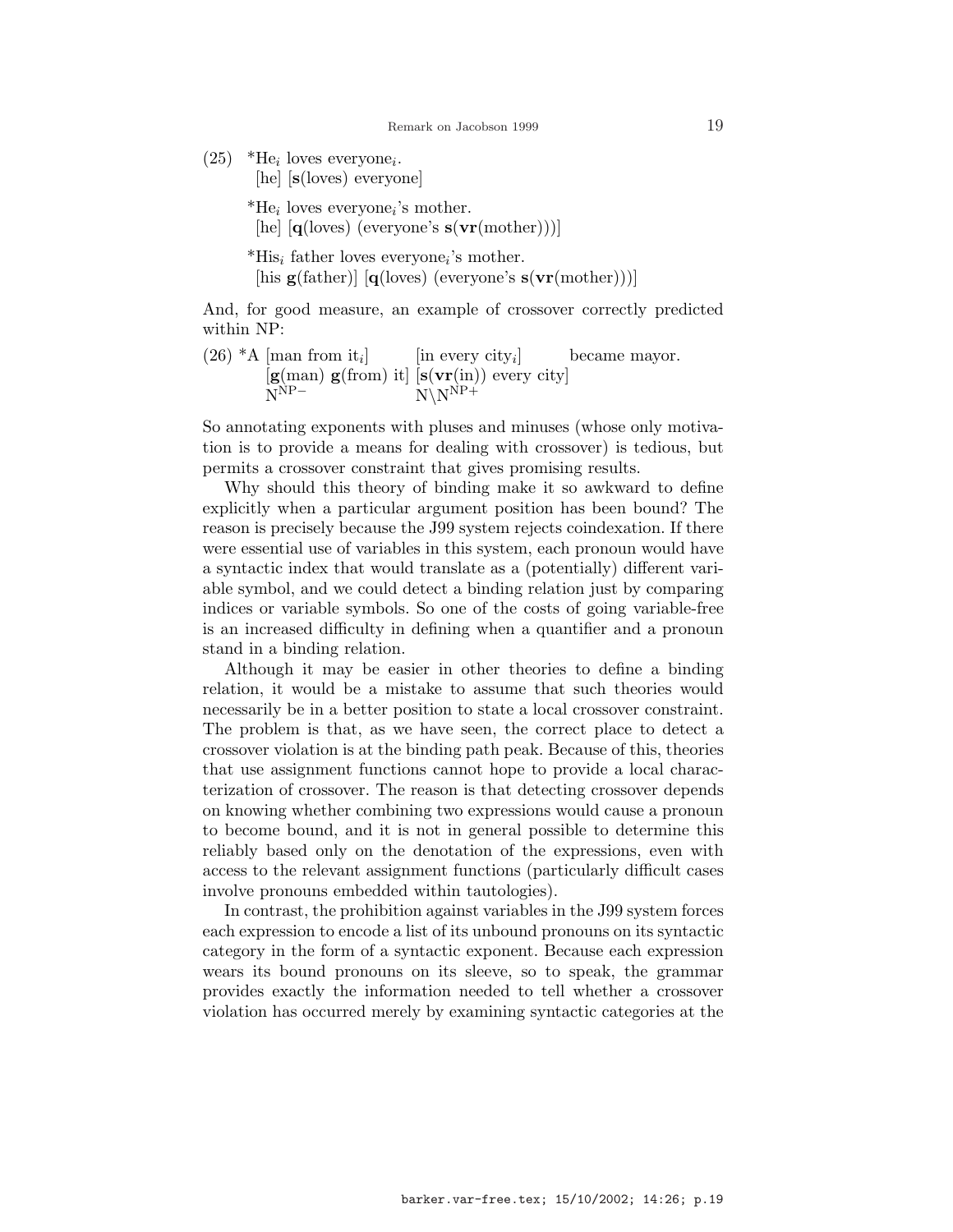peak. Thus one advantage of the J99 approach is that it provides a way of stating a crossover constraint that is strictly compositional and strictly local both syntactically and semantically.

### 9. A complication that leads back to paychecks

There is a complication due to the possibility of having bound pronouns within nominals. Once again, the machinery forced upon us by avoiding essential use of variables is complex; but there is an interesting theoretical point, which is that the analysis would be more complicated still if we weren't able to take advantage of a variation on Büring's paycheck strategy.

Consider what happens when nominals contain bound pronouns:

- (27) a. Everyone<sub>i</sub>'s mother<sub>j</sub>'s friend<sub>k</sub>'s book about her<sub>j</sub> affair with  $\lim_{k}$  surprised  $\lim_{i}$ .
	- b. A picture of a picture of a picture of every man's mother's friend's dog on her sofa on his bed in its doghouse sold for enough money to allow him to force her to feed it well.

In the sentences in (27), some binding paths must be discharged at the level of the nominal, but some others must continue to be transmitted upwards to the level where the subject combines with the VP.

The solution adopted here is straightforward but ugly: let  $q'$  be a variant of q that discharges locally one of the binders, passing the remainder upwards. As long as the discharged binder corresponds to the controlling quantifier, paycheck denotations can do the rest of the work.

(28)  $\mathbf{q}'$ : syntax:  $((B/A)\N P)^{NP-} \Rightarrow (B/(A^{NP+}))\N (C/((C\N P))^{NP+})^{NP+})$ syntax:  $((B \ A)/NP)^{NP-} \Rightarrow (B \ (A^{NP+})/(C/((C \ NP)^{NP+})^{NP+})$ semantics:  $f \Rightarrow q'(f)$ 

Here q' is the combinator  $\lambda fPP \cdot \mathcal{P}(\lambda zyx \cdot ((f(y))(x))(P(z))$ . This operator peels off the bottommost binder and feeds it to the predicate undergoing the operation, transmitting the other binder (in the general case, not shown here, all remaining binders) upwards.

(29) Everyone<sub>i</sub>'s mother's picture of his<sub>i</sub> dog pleases him<sub>i</sub>.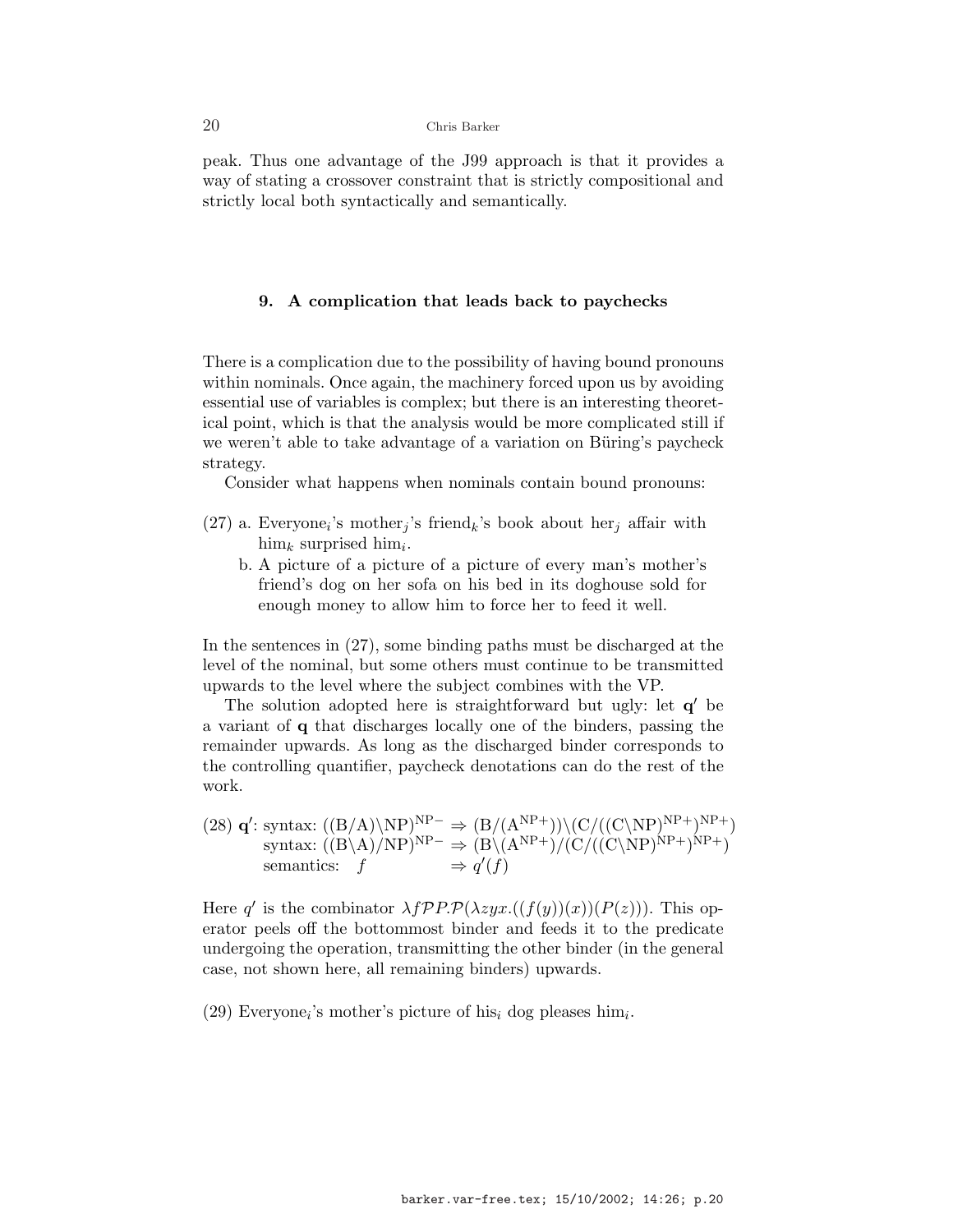| $\mathit{everyone's}\ \mathrm{S/(S\backslash NP)}$<br>everyone                                                 | $mother's$<br>mother<br>$\mathbf{NP}\backslash\mathbf{NP}$                                                                                                                                                                    | $\mathrm{dN}/\mathrm{dN}$ )/NP<br>picture<br>pix                                                                                                                                                                              | $of$ $his$ $dog$ $\rm NP-$<br>$\lambda x$ .dog x | $\lambda x.$ please $x$<br>$\begin{array}{c} p{{\it leaves}\;{him}}\\ {\rm (S\backslash NP)^{NP-}} \end{array}$ |
|----------------------------------------------------------------------------------------------------------------|-------------------------------------------------------------------------------------------------------------------------------------------------------------------------------------------------------------------------------|-------------------------------------------------------------------------------------------------------------------------------------------------------------------------------------------------------------------------------|--------------------------------------------------|-----------------------------------------------------------------------------------------------------------------|
|                                                                                                                | $\begin{array}{l} \text{Value Raise} \\ (S/(S\backslash \text{NP}))\backslash \text{NP} \\ vr (\text{mother}) \end{array}$                                                                                                    | $\mathrm{d}N/(\mathrm{dN})$ (R) $\mathrm{dN}$<br>$vr$ (pix)<br>УR                                                                                                                                                             |                                                  |                                                                                                                 |
|                                                                                                                | $(N/(S\backslash NP)^{NP}))(NP$<br>$s(vr(\mathbf{mother}))$                                                                                                                                                                   | $\frac{((\mathrm{(S}/(\mathrm{S}\backslash\mathrm{NP}))\backslash\mathrm{NP})^{\mathrm{NP}}-)}{g(vr(\mathrm{pix}))}$                                                                                                          |                                                  |                                                                                                                 |
|                                                                                                                | $(Y/(S\setminus N\mathbf{P}^{\mathbf{N}\mathbf{P}+\mathbf{N}\mathbf{P}+\mathbf{N}})(\mathbf{S})$<br>$s(\mathit{sr}(\textbf{mother})))$                                                                                        | $\lambda xyG.G((\mathbf{pix}(\mathbf{log}\ x))\ y)$<br>$-4M$ ( $\mathrm{H}$ ) ( $\mathrm{H}$ ) ( $\mathrm{H}$ ) ( $\mathrm{H}$ ) ( $\mathrm{H}$ ) (<br>combine-forward                                                        |                                                  |                                                                                                                 |
|                                                                                                                | $\begin{array}{l} \left(S/(((\textbf{S}\backslash\text{NP})^\text{NP+})^\text{NP+})) \backslash (S/( \textbf{S} \backslash \text{NP})) \right. \\ \left. ar_1(s(s(vr({\bf mother}))) \right) \end{array}$<br>Argument Raise 1 | $\begin{array}{l} ( \text{S}/(\text{S}\backslash\text{NP})^{\text{NP}+})) ( \text{S}/((\text{S}\backslash\text{NP})^{\text{NP}+})^{\text{NP}+})^{\text{NP}+}))\\ q'(\lambda xyG.G((\text{pix}(\text{dog}\,x)))\\ \end{array}$ |                                                  |                                                                                                                 |
|                                                                                                                | combine-backward $\mathrm{S}/(((\mathrm{S}\backslash\mathrm{NP})^{\mathrm{NP}+})^{\mathrm{NP}+}) \newline \lambda R.\mathbf{everyone}(\lambda x.((Rx)x)(\text{mother }x))$                                                    |                                                                                                                                                                                                                               |                                                  |                                                                                                                 |
| $\begin{array}{l} \mbox{combine-backward}\\ \mbox{S}/((\mbox{S}\backslash\mbox{NP})^{\mbox{NP}+}) \end{array}$ | $\lambda P.\mathbf{everyone}(\lambda x.((Px)((\mathbf{pix}(\mathbf{dog}\,x)))(\mathbf{mother}\,x)))$                                                                                                                          |                                                                                                                                                                                                                               |                                                  |                                                                                                                 |
| ${\tt combine-forward}$                                                                                        | ${\tt everyone}(\lambda x(({\tt please}\,x)({\tt pix}({\tt dog}\,x))({\tt mother}\,x)))$                                                                                                                                      |                                                                                                                                                                                                                               |                                                  |                                                                                                                 |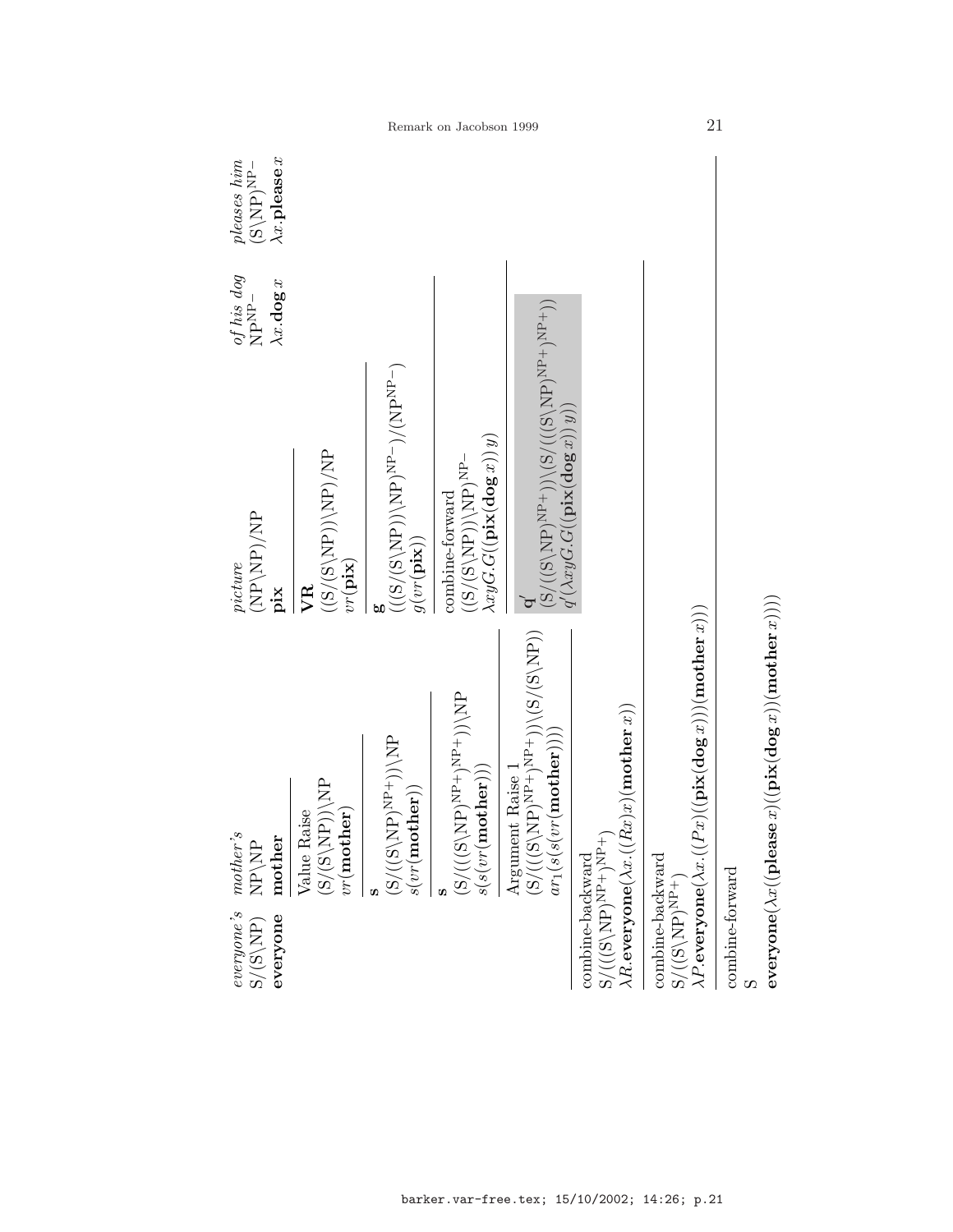We apply **s** to *mother* twice, once for each bound pronoun. One binder is absorbed by the nominal picture of his dog, and the second travels upward to provide a binder for the pronoun in the verb phrase.

Within this basic strategy, paycheck denotations allow the pronouns to select as a binder any element in the possessive chain. For instance, to get Everyone<sub>i</sub>'s mother<sub>j</sub>'s picture of her<sub>j</sub> dog pleases him<sub>i</sub>, the analysis is the same as in (29), except that the pronoun her gets a paycheck denotation (i.e., undergoes the geach rule—see example (14) above) and so depends on a contextually-supplied paycheck function (which in this example will need to be the mother function).

It will also be necessary to generalize  $q$  and  $q'$  to handle an arbitrary number of binders. Furthermore, variants of all of these operators will be needed for skipping over intervening argument positions. When all of these variations are considered, the full family of q operators becomes distressingly complex. Once again, having to constantly keep track of each individual binding path without the convenience of relying on variable names makes stating the grammar more complicated than it would be if we had assignment functions to work with.

## 10. Conclusions

So what makes a variable-free semantics worth pursuing? Should we be surprised or impressed to learn that it is possible to build a descriptively adequate semantics that does not make essential use of variables? Not very: it is well-known that variable-free systems exist that have an expressive power exactly equivalent to the pure untyped lambda calculus. The prime example is Combinatory Logic, due separately to Schönfinkel and Curry (see, e.g., Barendregt (1984:chapter 7) for a standard reference establishing this equivalence). It follows that any semantics that can be rendered in a lambda calculus has an equivalent variable-free version, so adopting a variable-free approach is no restriction at all from the point of view of expressive power.

What is not obvious is that it is possible to construct a variablefree semantics that satisfies various compositionality constraints. In fact, Jacobson advocates a radically strict compositional discipline that she calls direct compositionality: the idea is that each syntactic constituent has a well-formed and complete denotation that does not depend on any linguistic element external to that expression.

On Jacobson's view, taking direct compositionality seriously has consequences for expressions that contain pronouns. In the standard treatment, pronouns translate as variables, and the denotation of an expression that contains a pronoun depends on an external assignment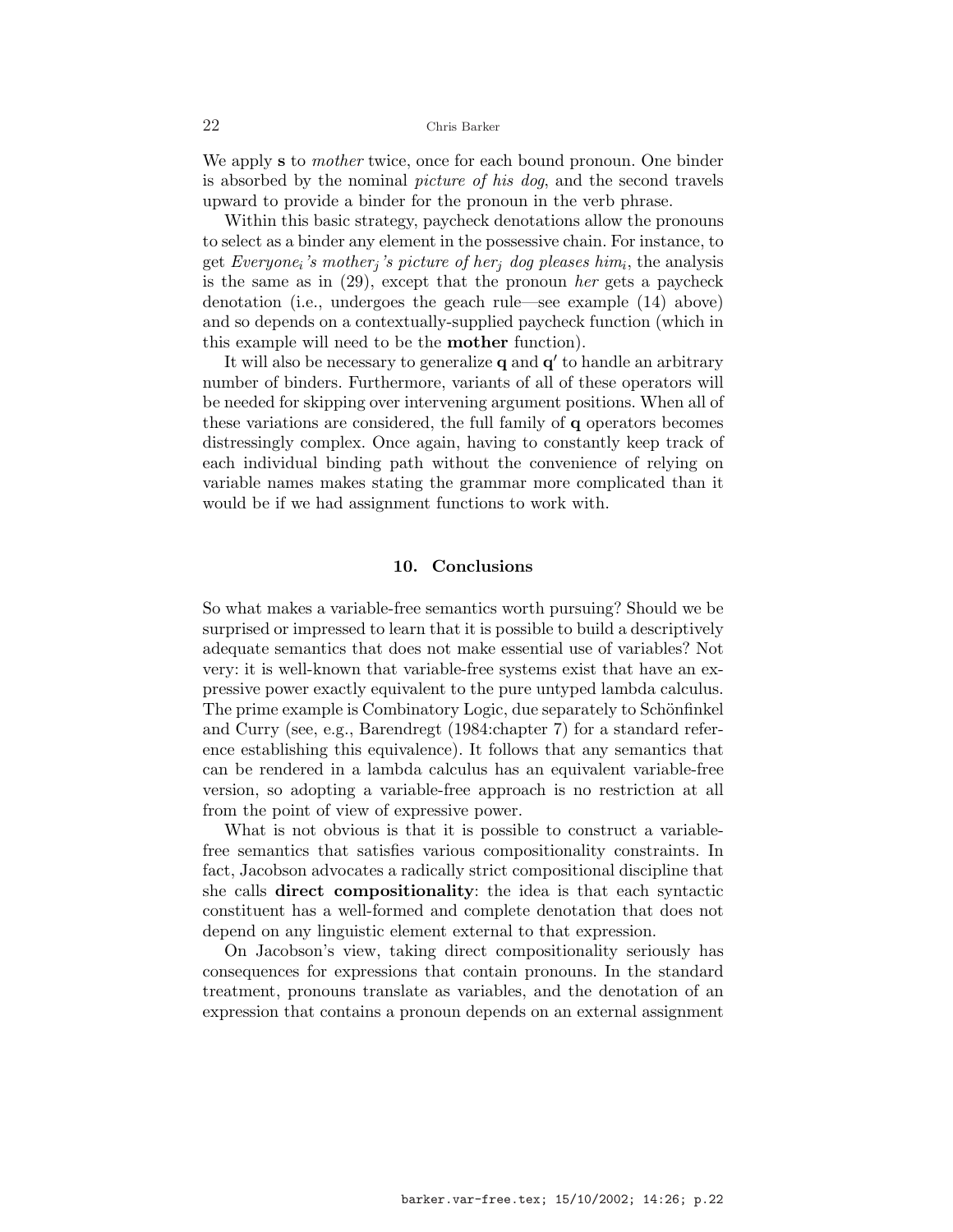function. But if variables are prohibited, then of course assignment functions cannot be used (since they are functions from variables to individuals), and the denotation of the expression itself must provide explicit semantic access to the argument position occupied by the pronoun. For instance, we saw above that if *loves Mary* denotes a function from individuals to truth values, then *loves him* denotes something more complicated, namely, a function from individuals to a function from individuals to truth values.

Consequently, variable-free direct compositionality entails that an expression that contains a bindable pronoun will have a syntactic category that is different from an expression that is otherwise identical but that contains a proper name in the place of the pronoun. The implicit prediction is that expressions that contain bindable pronouns could have a restricted syntactic distribution, and the existence of weak crossover confirms this prediction. In other words, even though weak crossover does not "fall out" for free in the variable-free approach, the possibility that a constraint like weak crossover might exist does fall out. In most other theories I am aware of, no matter how easy it might be to state a constraint prohibiting weak crossover, the existence of such a constraint always comes as an unpleasant surprise.

One of the unusual aspects of the account of weak crossover given above is that it crucially relies on linear order. Is an order-sensitive theory of weak crossover viable? After all, it is well-known that anaphors can sometimes precede their antecedents, as in Near  $him_i$ , John<sub>i</sub> saw a snake. But this remark considers only quantificational binding, not anaphora in general. Note that an attempt at quantificational binding in the same configuration results in ungrammaticality:  $*Near \ him_i$ , every boy<sub>i</sub> saw a snake. Thus weak crossover is a constraint on quantificational binding, not anaphora in general.

However, weak crossover is usually assumed to apply also to certain configurations involving WH-extraction.

(30) a. Which of his<sub>i</sub> relatives does every boy<sub>i</sub> love  $\ldots$ ? b. \*Which of his<sub>i</sub> relatives  $\frac{1}{2}$  loves every boy<sub>i</sub>?

The generalization, roughly, is that a quantifier is able to bind (into) a WH-expression only if it would have been able to bind (into) an expression in the position of the WH-trace. In particular, note that in  $(30a)$ , the quantifier denoted by *every* is able to bind the pronoun his even though the pronoun is to the left. In a derivational treatment, this is no mystery if binding relations are established before WH-movement occurs; but in a framework that takes direct compositionality seriously, movement is not available, and it would be necessary to build the binding relation into the syntactic relationship between the quantifier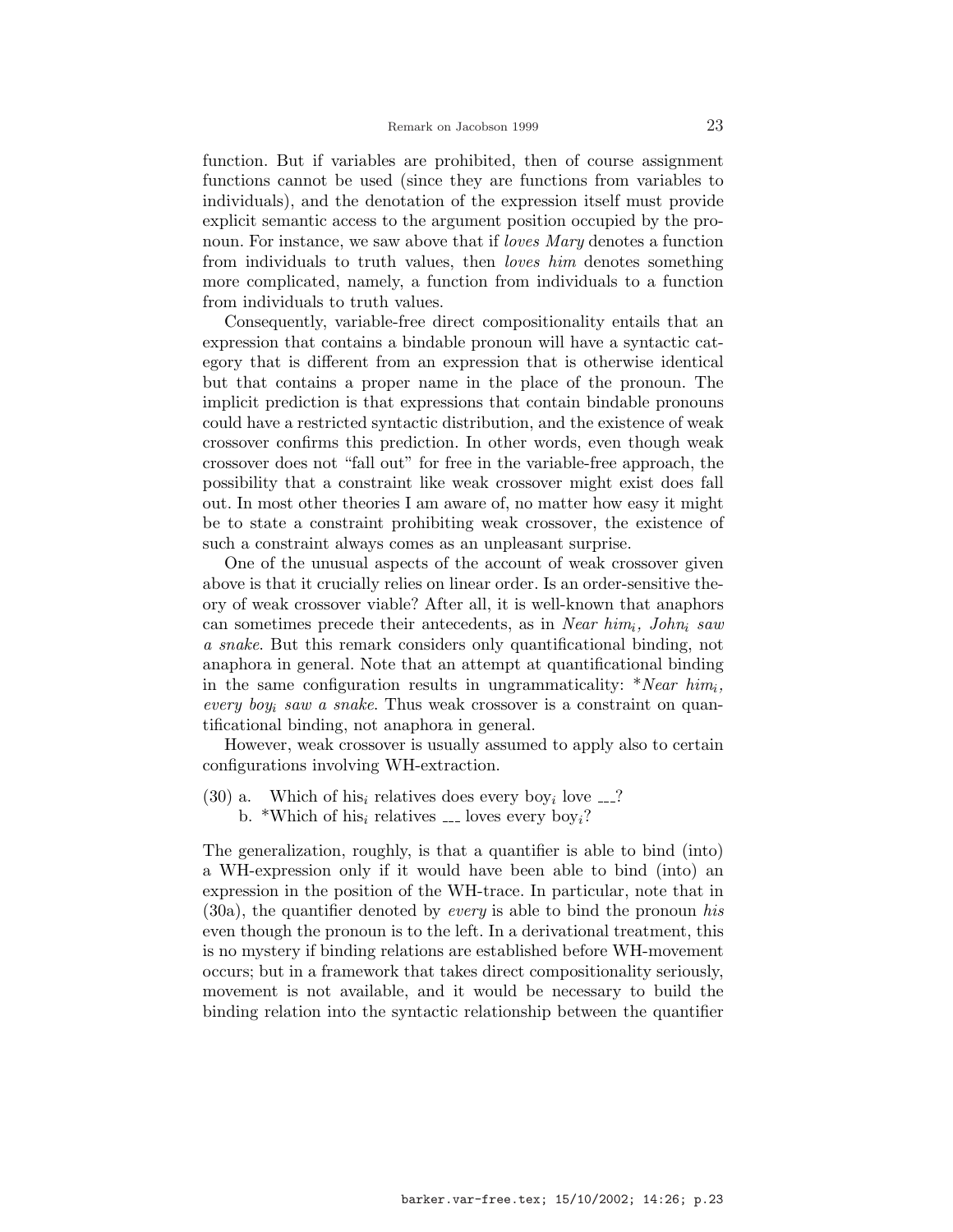and the expression containing the WH-trace. As far as I know, no one has yet worked out in detail the syntax and the semantics of WHmovement in a variable-free framework to anywhere near the requisite level of completeness, though I am guardedly optimistic that doing so would allow a reasonably natural generalization of the approach to crossover suggested here.

Does the account of weak crossover proposed here translate to other approaches? The obvious candidates are other categorial grammars. Dowty (1993) establishes a close parallel between an earlier version of the J99 system and a certain Type-Logical approach to binding based on Hepple (1990). Except for Dowty (1993) and an inconclusive discussion in chapter 9 of Carpenter (1996), most discussions of binding in the Type-Logical tradition concentrate on binding of reflexives rather than on quantificational binding, including e.g., Moortgat (1990) and Hepple (1990) (incidentally, Szabolcsi's (1987, 1993) discussions of binding in a variable-free categorial grammar also concentrate mainly on reflexives). Dowty (1993) does discuss quantificational binding and crossover, but, like J99, does not consider binding out of DP. It is not yet clear how to extend the ideas in Dowty (1993) to handle the full range of binding out of DP, especially some of the more difficult cases discussed here, such as  $(1b)$  and  $(27)$ .

I have suggested that binding out of DP poses a severe challenge to the simplicity and elegance of the J99 system, since it requires adding so many new operators. However, it may be possible to factor the principles embodied in the various operators proposed here into a smaller set of more general operators, although doing so may cause the resemblance to the specific system in J99 to become fairly remote; see Shan and Barker (ms.) for one attempt along these lines.

In the meantime, Jacobson's variable-free system stands as a viable, robust example of a radically compositional theory that rewards those who study it with unexpected insights into empirical phenomena.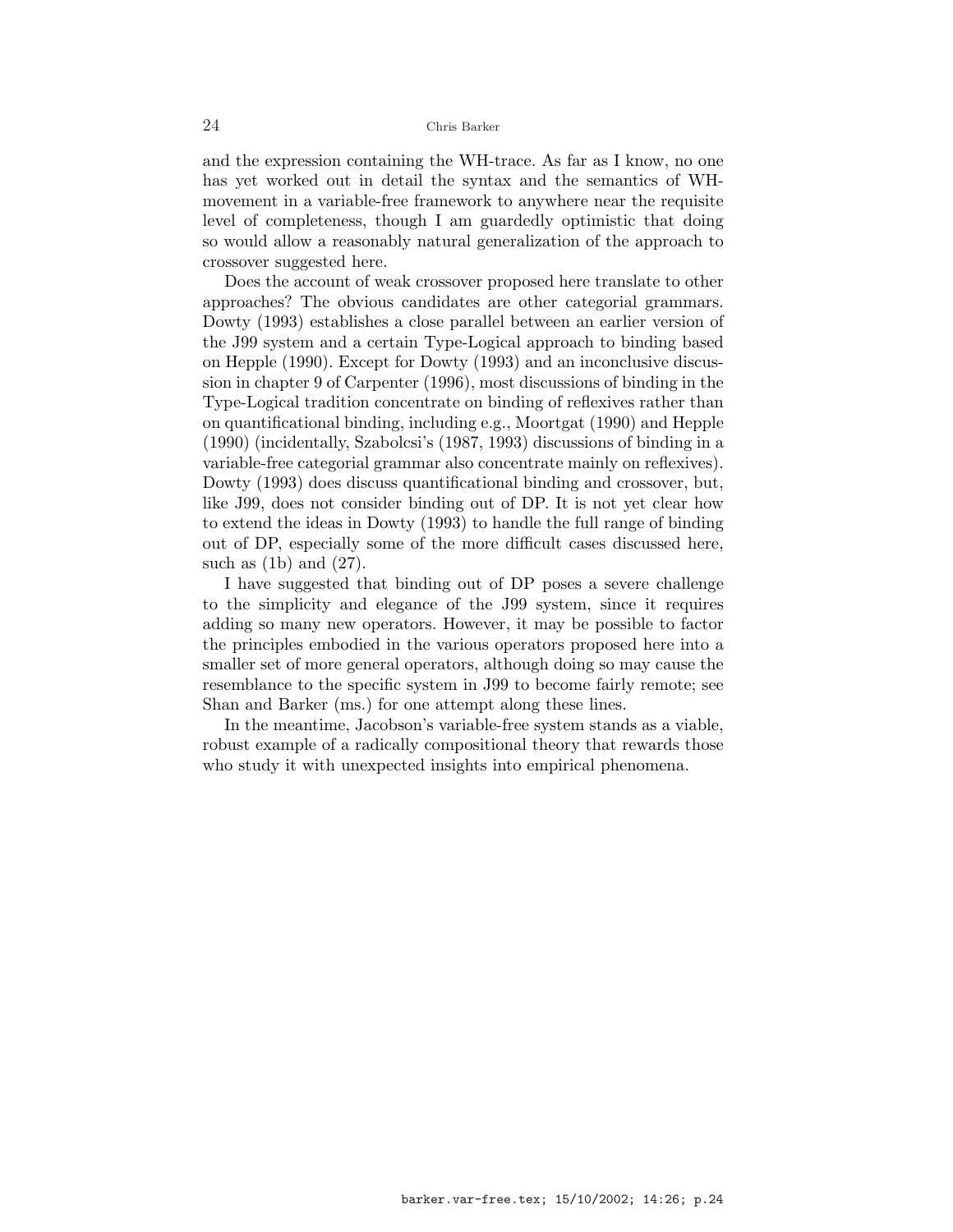#### 11. References

- Bach, Emmon and Barbara Partee. 1980. Anaphora and Semantic Structure. Papers from the Parasession on Pronouns and Anaphora, J. Kreiman and A. Ojeda, eds. CLS:1–28.
- Barker, Chris. 1995. Possessive Descriptions. CSLI, Stanford.
- Barendregt, Hendrik. 1984. The Lambda Calculus—Its Syntax and Semantics. North-Holland, Amsterdam.
- Büring, Daniel. 2001. A situation semantics for binding out of DP. To appear in the proceedings of SALT 11.
- Carpenter, Bob. 1996. Type-Logical Semantics. MIT Press, Boston.
- Dowty, David. 1993. 'Variable-Free' Syntax, Variable-Binding Syntax, the Natural Deduction Lambek Calculus, and the Crossover Constraint. In Proceedings of the 1992 West Coast Conference on Formal Linguistics.
- Jacobson, Pauline. 1999. Towards a variable free semantics. Linguistics and Philosophy  $22:117-184$ .
- Jacobson, Pauline. 2000. Paycheck pronouns, Bach-Peters sentences, and variable-free semantics. Natural Language Semantics 8:77– 155.
- Heim, Irene. 1990. E-Type Pronouns and Donkey Anaphora. Linguistics and Philosophy 13: 137–177.
- Heim, Irene and Angelika Kratzer. 1998. Semantics in Generative Grammar, Blackwell.
- Hendriks, Herman. 1988. Type Change in Semantics: the Scope of Quantification and Coordination, in E. Klein and J. van Benthem, eds., Categories, Polymorphism and Unification, ITLI, Amsterdam, 96–119.
- Hendriks, Herman. 1993. Studied Flexibility, ILLC Dissertation Series, Amsterdam.
- Hepple, Mark. 1990. The Grammar and Processing of Order and Dependency: a Categorial Approach. PhD dissertation, University of Edinburgh.
- Kratzer, Angelika. 1989. An Investigation of the Lumps of Thought. Linguistics and Philosophy  $12.5:607-653$ .
- Moortgat, Michael. 1990. The quantification calculus. In H. Hendriks and M. Moortgat, eds. Theory of Flexible Interpretation Esprit DYANA Deliverable R1.2.A, Institute of Language, Logic, and Information, University of Amsterdam.
- Partee, Barbara Hall and Mats Rooth. 1983. Generalized conjunction and type ambiguity. In Rainer Bäuerle, Christoph Schwarze, and